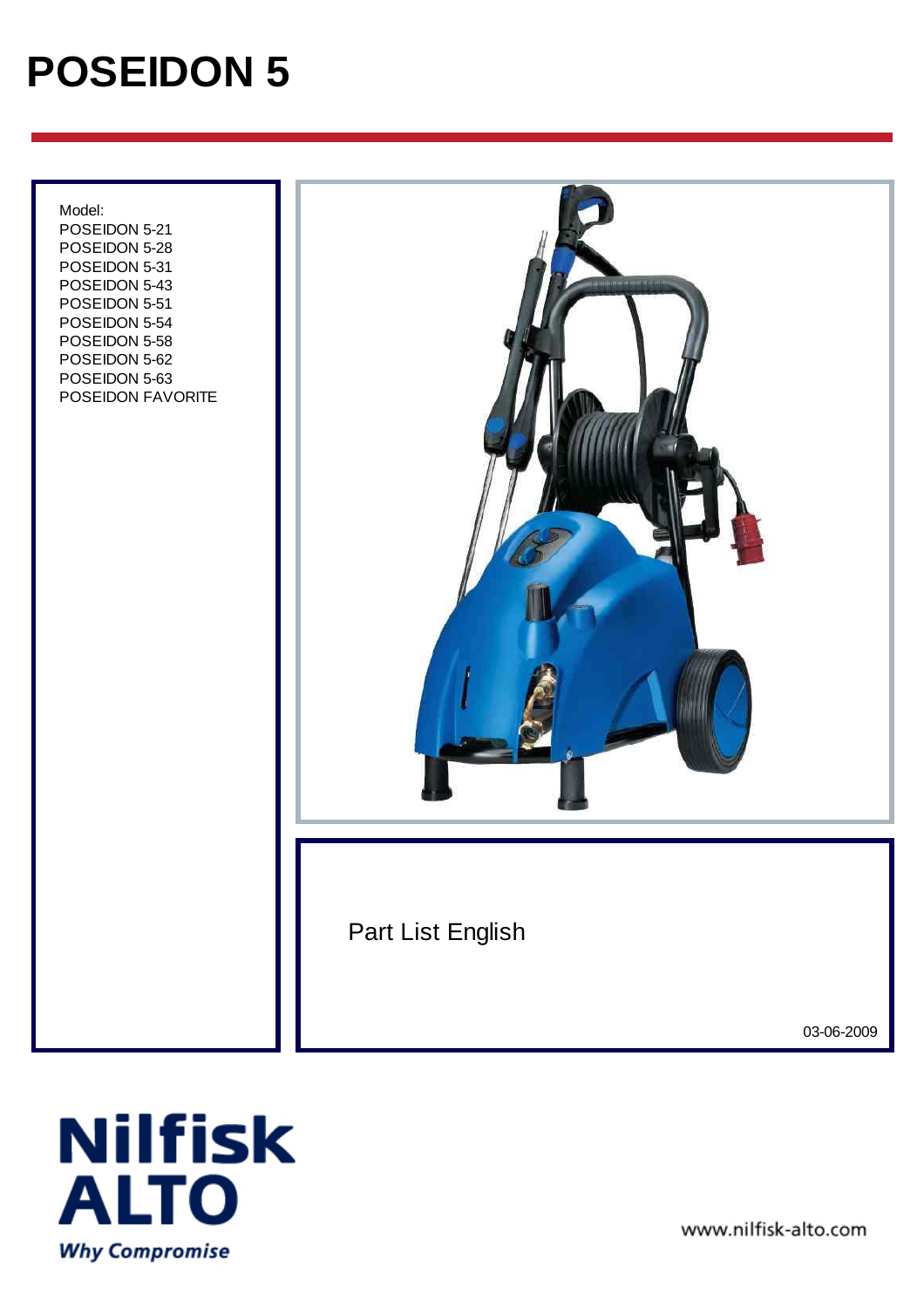#### **Table of Contents**

POSEIDON 5

| <b>Cabinet</b>                            | 3  |
|-------------------------------------------|----|
| <b>Frame</b>                              | 5  |
| Motor                                     | 7  |
| Pump, oiltank                             | 9  |
| Pump, kits                                | 11 |
| <b>Cylinder head</b>                      | 13 |
| Control safety block (a)                  | 15 |
| Control safety block (b)                  | 17 |
| <b>Pumps complete</b>                     | 19 |
| <b>Electric box</b>                       | 21 |
| <b>Default accessories</b>                | 24 |
| <b>Hose reel POSEIDON 5</b>               | 26 |
| Total check kits, recommended spare parts | 28 |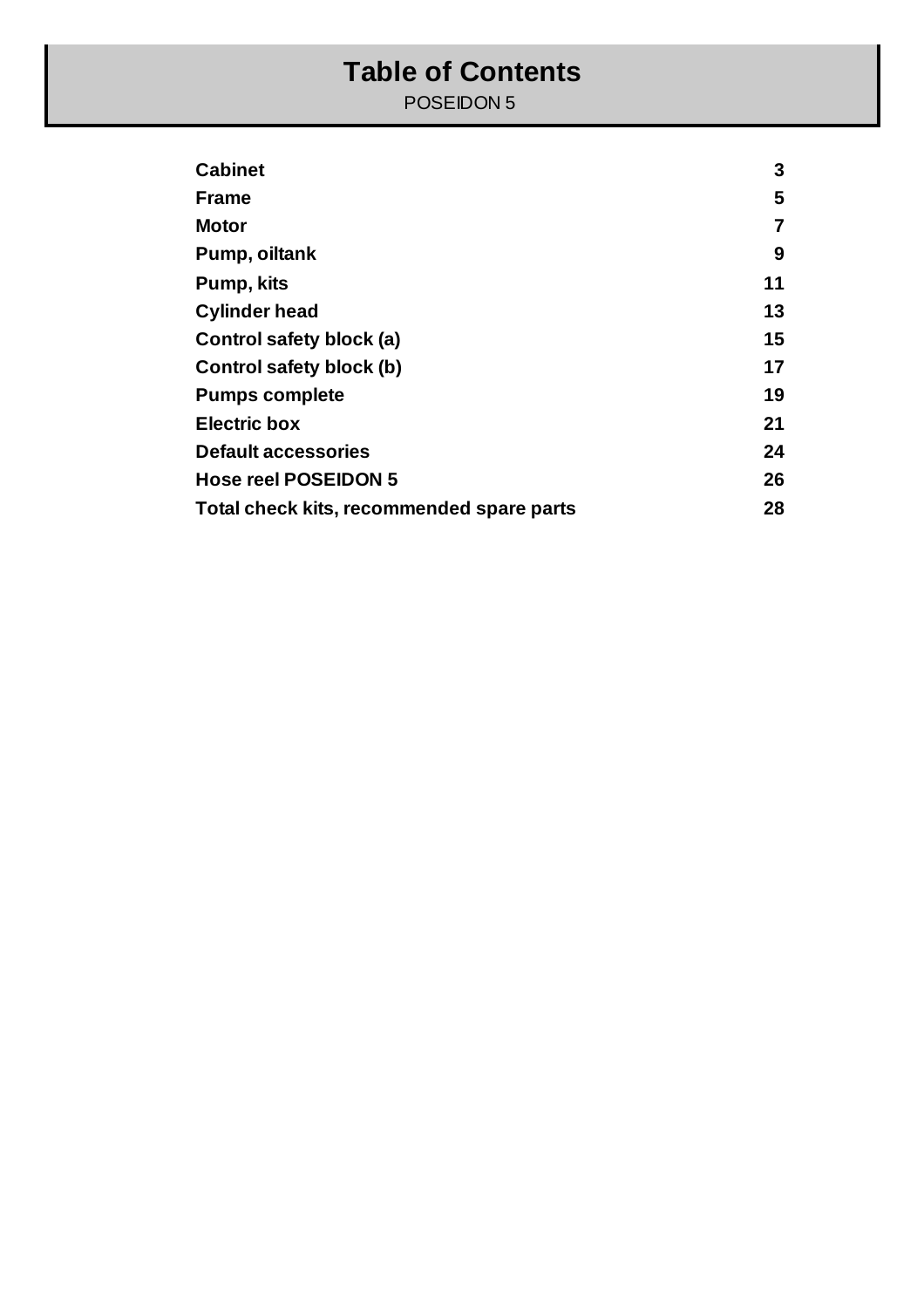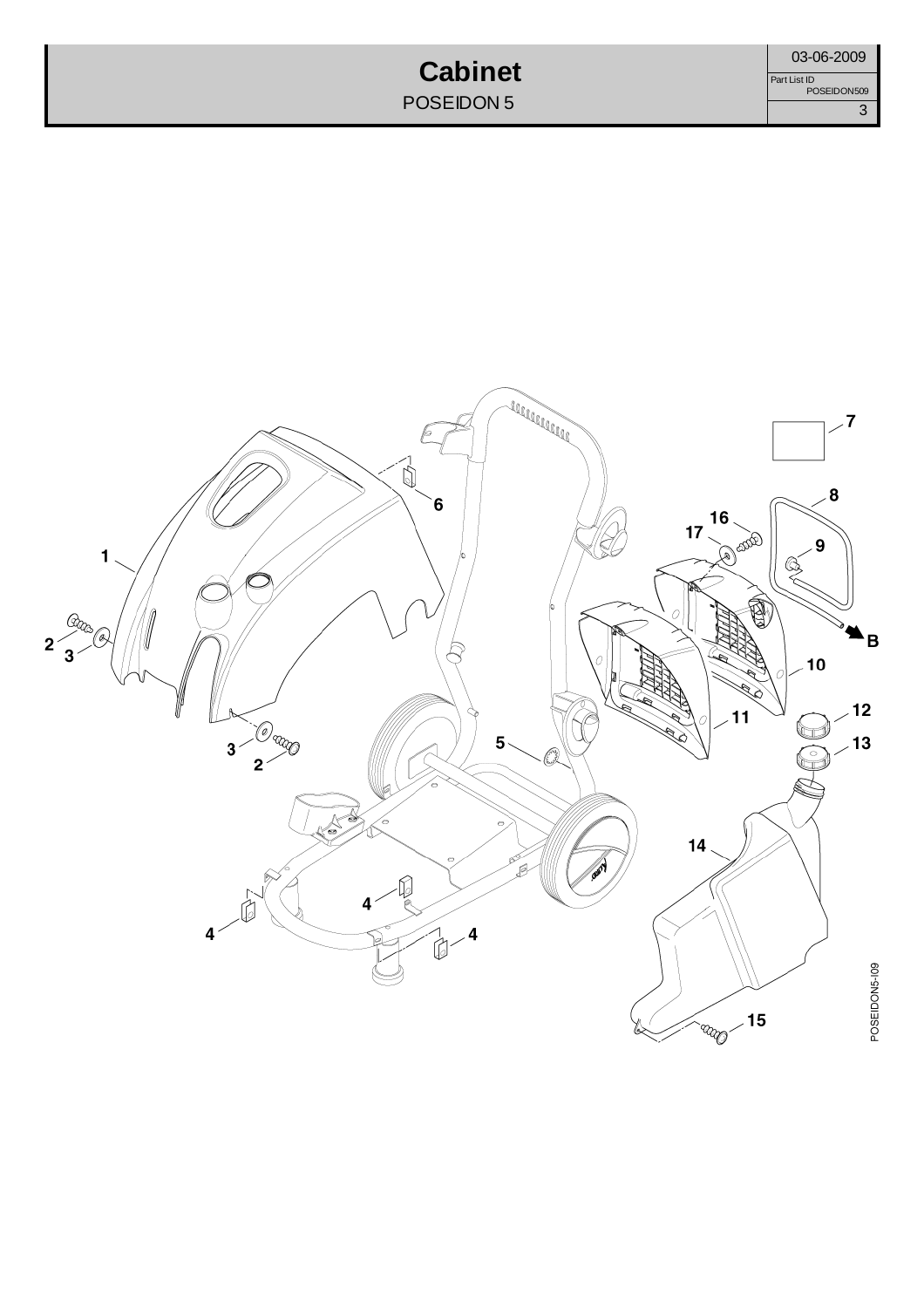#### **Cabinet** 03-06-2009 POSEIDON 5 4

Part List ID<br>POSEIDON509

| Pos            |           | Part no. Qty Description         |                             | <b>EAN</b> |
|----------------|-----------|----------------------------------|-----------------------------|------------|
| 1              | 301000763 | 1 CABINET                        |                             | 4005337024 |
| 2              | 40107     | 2 SCREWS FOR PANELS ON CS MACHIN |                             | 4005337401 |
| 3              | 2763      | 2 WASHER WAS 34987               |                             | 4005337027 |
| 4              | 63946     | 3 3 SHEET METAL NUT              |                             | 4005337639 |
| 5              | 5639      | 1 WHEEL CLIP                     |                             | 4005337056 |
| 6              | 909100161 | 1 SPRING NUT 3,9X2,5             |                             | 4005337035 |
| $\overline{7}$ | 48083     | 1 LABEL                          |                             | 4005337480 |
| 8              | 5206636   | 1 PVC HOSE 1/4IN                 | * SEE NOTE                  | 5701715046 |
| 9              | 6400240   | 1 CHEMICAL FILTER                |                             | 5701715097 |
| 10             | 301000759 | 1 REAR COVER                     | on models with hose reel    | 4005337024 |
| 11             | 301000838 | 1 REAR COVER                     | on models without hose reel | 4005337024 |
| 12             | 80493     | 1 COVER                          |                             | 4005337804 |
| 13             | 301001004 | 1 CAP FOR CHEMICAL HOSE          |                             | 4005337028 |
| 14             | 301000761 | 1 CHEMICAL TANK                  |                             | 4005337024 |
| 15             | 40107     | 1 SCREWS FOR PANELS ON CS MACHIN |                             | 4005337401 |
| 16             | 30776     | 1 SHEET METAL SCREW 3,9X16       |                             | 4005337307 |
| 17             | 24353     | 1 WASHER 4.3X1.0 A 9021 A2       |                             | 4005337243 |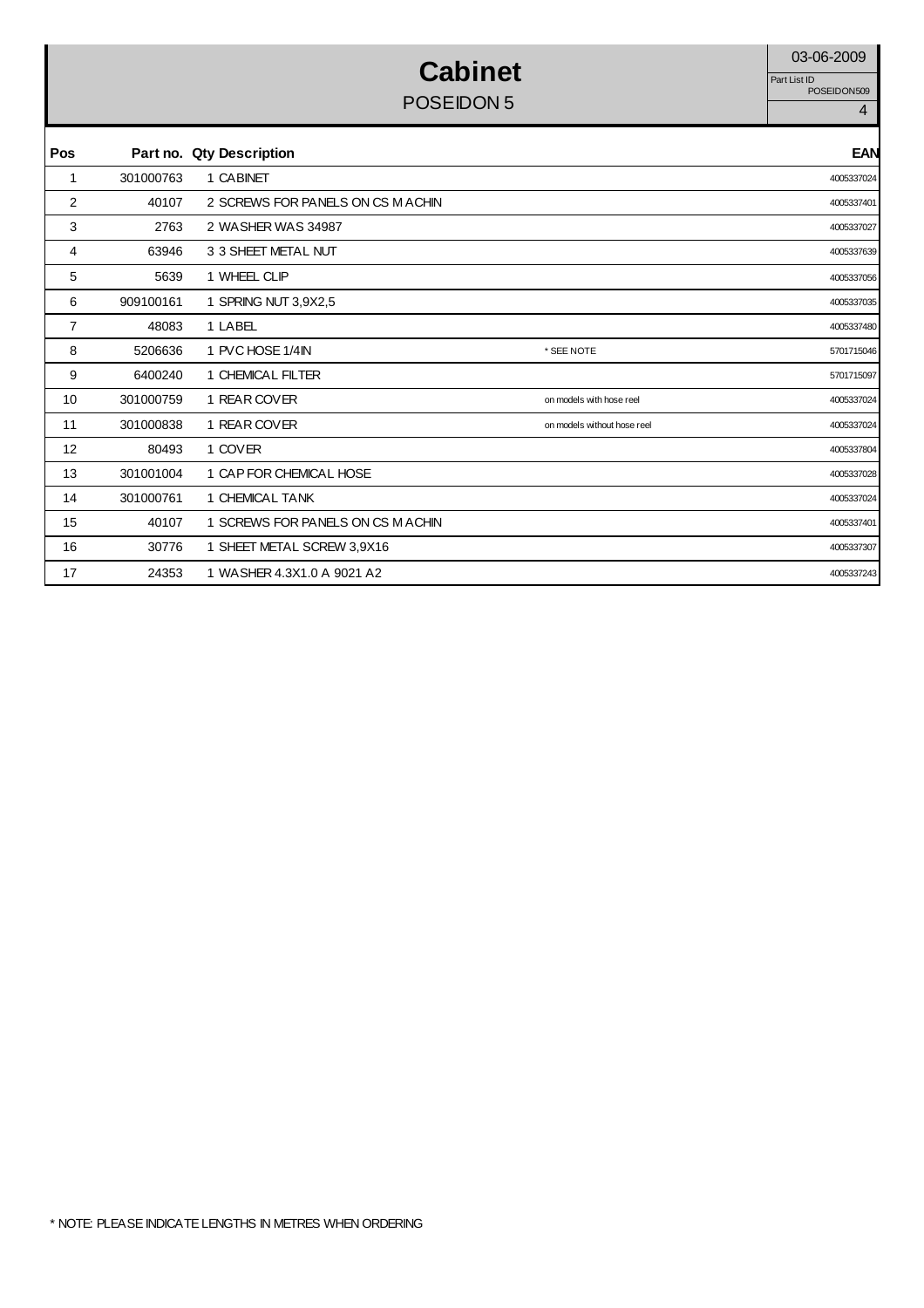#### **Frame** POSEIDON 5



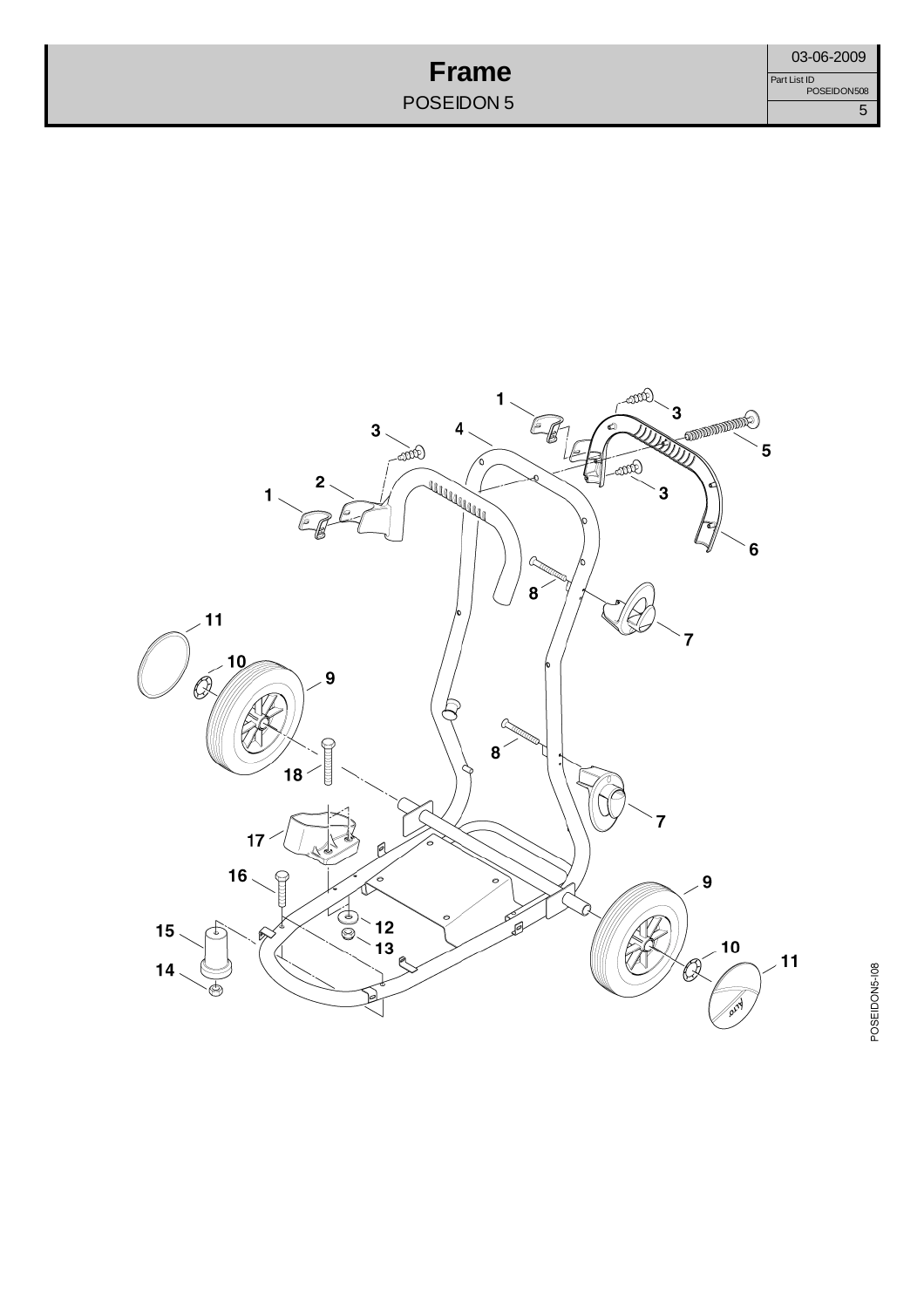#### **Frame** 03-06-2009 POSEIDON 5 6

Part List ID<br>POSEIDON508

| Pos            |           | Part no. Qty Description    | <b>EAN</b> |
|----------------|-----------|-----------------------------|------------|
| 1              | 301000803 | 2 PLATE                     | 4005337024 |
| $\overline{2}$ | 301000806 | 1 FRONT HANDLE CLAMP        | 4005337024 |
| 3              | 909100147 | 3 SCREW                     | 4005337026 |
| 4              | 301000762 | 1 BASE FRAME POSEIDON 5 KPL | 4005337024 |
| 5              | 909100187 | 5 SCREW EJOT K40X25 WN 1452 | 4005337052 |
| 6              | 301000805 | 1 REAR HANDLE CLAMP         | 4005337024 |
| 7              | 301000808 | 2 HOLDER-CABLE              | 4005337024 |
| 8              | 909100149 | 4 SCREW 5X50                | 4005337026 |
| 9              | 301000989 | 2 WHEEL 250X75              | 4005337027 |
| 10             | 1813799   | 2 LOCK WASHER               | 5701715031 |
| 11             | 301001076 | 2 WHEEL CAP Ø180            | 4005337031 |
| 12             | 2766      | 2 DISC                      | 4005337027 |
| 13             | 3136      | 2 NUT M 6 ZINC C            | 4005337031 |
| 14             | 61467     | 2 NUT                       | 4005337614 |
| 15             | 301000979 | 2 FOOT                      | 4005337026 |
| 16             | 2756      | 2 BOLTS                     | 4005337027 |
| 17             | 301000774 | 1 HOLDER                    | 4005337024 |
| 18             | 17749     | 2 HEXAGON HEAD CAP SCREW    | 4005337177 |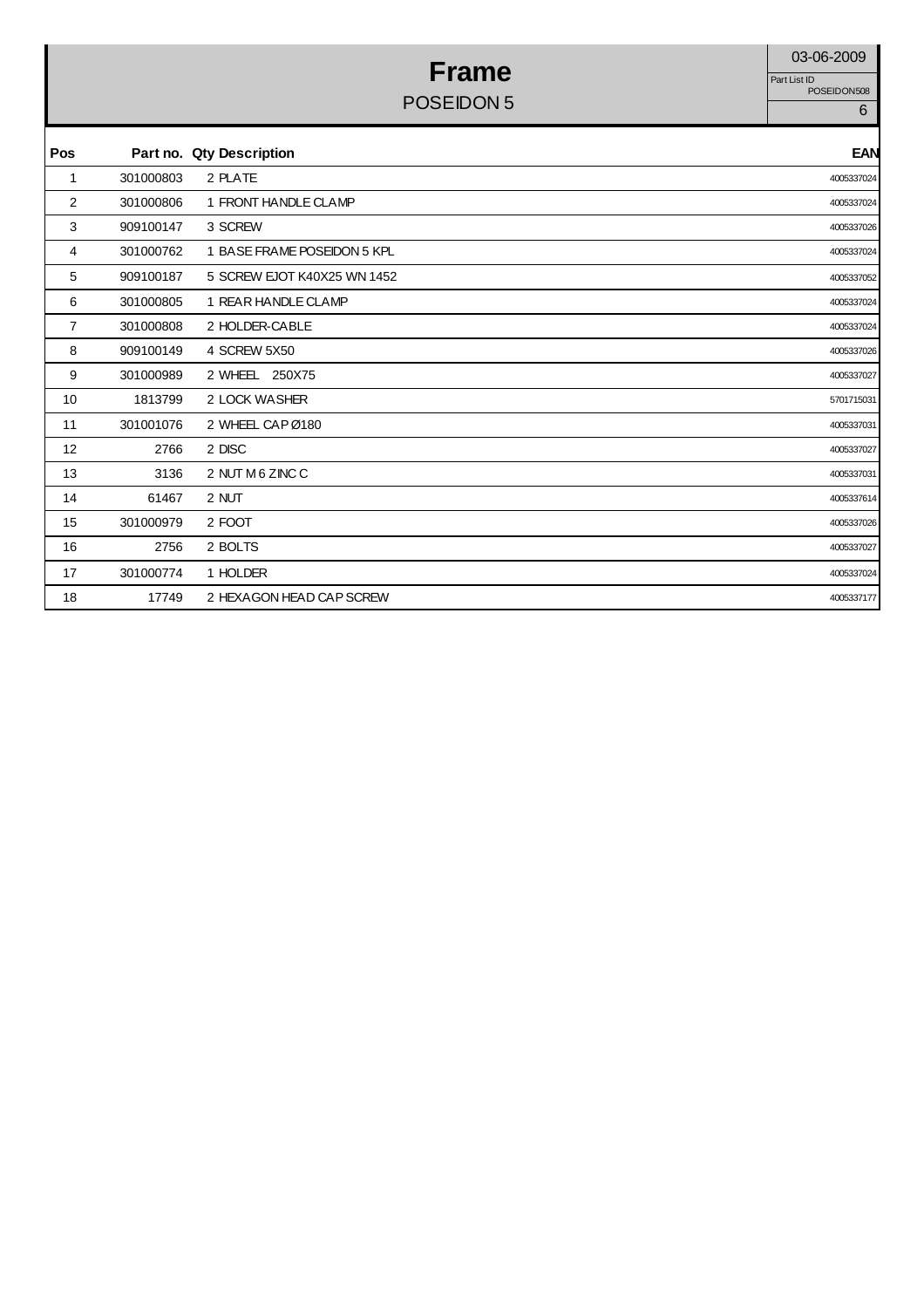**Motor** POSEIDON 5 03-06-2009<br>Jist ID<br>POSEIDON501<br>7 Part List ID POSEIDON501

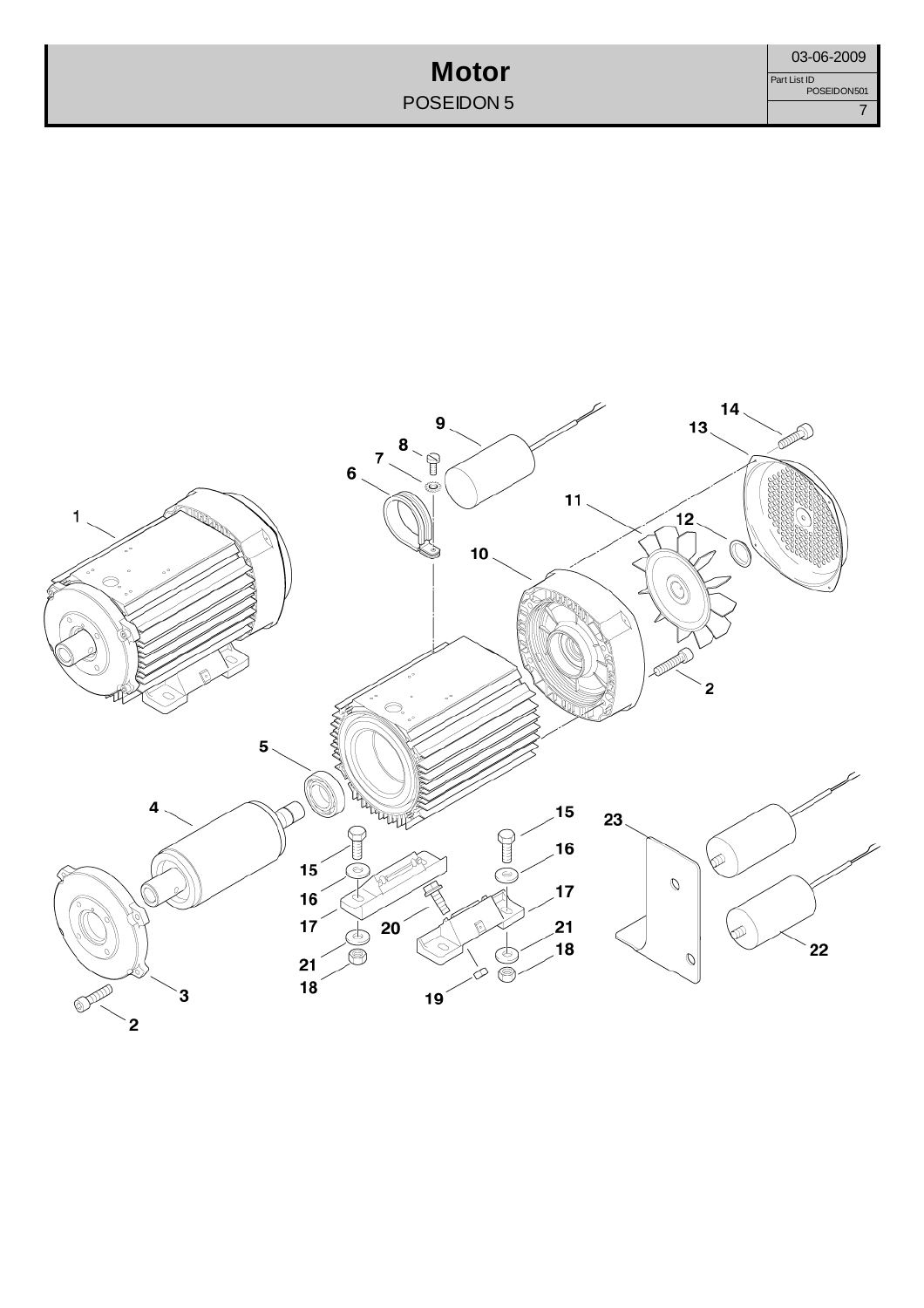#### **Motor** 03-06-2009 POSEIDON 5 8

Part List ID<br>POSEIDON501

| Pos            |           | Part no. Qty Description         |                                          | <b>EAN</b> |
|----------------|-----------|----------------------------------|------------------------------------------|------------|
| 1              | 301000750 | 1 MOTOR 2.2KW 230V               | 5-28, 5-31                               | 4005337692 |
| $\mathbf{1}$   | 301000751 | 1 MOTOR 4,5KW/230/400/3          | 5-43 50HZ                                | 4005337692 |
| 1              | 301000752 | 1 MOTOR 5.5KW/230/400/3          | 5-54, 5-58                               | 4005337692 |
| $\mathbf{1}$   | 301000753 | 1 MOTOR 6.7KW 230/400            | 5-62, 5-63                               | 4005337692 |
| $\mathbf{1}$   | 301001385 | 1 MOTOR 5.2KW 200/346            | $5 - 46$                                 | 4005337041 |
| 1              | 301001467 | 1 MOTOR 5.2KW/220/1              | $5 - 51$                                 | 4005337045 |
| 1              | 301001596 | 1 MOTOR 1.4KW/120/1              | $5 - 21$                                 | 4005337054 |
| $\overline{2}$ | 15045     | 8 CAP SCREW                      | 5-21, 5-28, 5-31                         | 4005337150 |
| 2              | 6863      | 8 CAP SCREW                      | 5-43, 5-46, 5-51, 5-54, 5-58, 5-62, 5-63 | 4005337068 |
| 3              | 301001119 | 1 MOTORFLANGE                    | 5-43, 5-46, 5-51, 5-54, 5-58, 5-62, 5-63 | 4005337032 |
| 3              | 301001120 | 1 MOTOR FLANGE                   | 5-21, 5-28, 5-31                         | 4005337032 |
| 4              | 301001121 | 1 ROTOR FOR 2.2KW MOTOR          | 5-28, 5-31                               | 4005337032 |
| 4              | 301001122 | 1 ROTOR MOTOR 4.5KW              | $5 - 43$                                 | 4005337032 |
| 4              | 301001123 | 1 ROTOR MOTOR 5.5KW              | 5-46, 5-54, 5-58                         | 4005337032 |
| 4              | 301001124 | 1 ROTOR MOTOR 6.7KW              | 5-62, 5-63                               | 4005337032 |
| 4              | 301001662 | 1 ROTOR MOTOR 1,4KW              | $5 - 21$                                 | 4005337058 |
| 4              | 301001665 | 1 ROTOR MOTOR 5.2KW              | $5 - 51$                                 | 4005337058 |
| 5              | 5905      | 1 ANTI FRICTION BEARING          | 5-43, 5-46, 5-51, 5-54, 5-58, 5-62, 5-63 | 4005337059 |
| 5              | 6367      | 1 BALL BEARING 6206-2Z DIN6 25-1 | 5-21, 5-28, 5-31                         | 4005337063 |
| 6              | 301001093 | 1 FASTENING CLIP D50,8X16,       | 5-21, 5-28, 5-31, 5-51                   | 4005337031 |
| 7              | 3376      | 1 O RINGS                        | 5-21, 5-28, 5-31, 5-51                   | 4005337033 |
| 8              | 3348      | 1 SCREW                          | 5-21, 5-28, 5-31, 5-51                   | 4005337033 |
| 9              | 301001017 | 1 CAPACITOR 60UF/450V            | 5-28, 5-31                               | 4005337028 |
| 9              | 301001465 | 2 CAPACITOR                      | $5 - 51$                                 | 4005337046 |
| 9              | 301001595 | 1 CAPACITOR 90 ÆF/400 V          | $5 - 21$                                 | 4005337055 |
| 10             | 301001113 | 1 REAR BEARING COVER             | 5-43, 5-46, 5-51, 5-54, 5-58, 5-62, 5-63 | 4005337032 |
| 10             | 301001114 | 1 REAR BEARING COVER             | 5-21, 5-28, 5-31                         | 4005337032 |
| 11             | 301001117 | 1 VENTILATOR 3-PHASE             | 5-43, 5-46, 5-51, 5-54, 5-58, 5-62, 5-63 | 4005337032 |
| 11             | 301001118 | 1 FAN WHEEL                      | 5-21, 5-28, 5-31                         | 4005337032 |
| 12             | 301001112 | 1 FASTENING RING                 |                                          | 4005337032 |
| 13             | 301001115 | 1 FAN HOUSING                    | 5-43, 5-46, 5-51, 5-54, 5-58, 5-62, 5-63 | 4005337032 |
| 13             | 301001116 | 1 FAN HOUSING                    | 5-21, 5-28, 5-31                         | 4005337032 |
| 14             | 8822      | 4 SCREW WAS 3093                 |                                          | 4005337088 |
| 15             | 32964     | 4 SCREW M10X30                   |                                          | 4005337329 |
| 16             | 4827      | 4 DISC                           |                                          | 4005337048 |
| 17             | 301001126 | 2 MOTOR FOOT H45MM               | 5-43, 5-46, 5-51, 5-54, 5-58, 5-62, 5-63 | 4005337033 |
| 17             | 301001127 | 2 MOTOR FOOT H51MM               | 5-21, 5-28, 5-31                         | 4005337033 |
| 18             | 8952      | 4 NUT                            |                                          | 4005337089 |
| 19             | 6052      | 4 HEX.NUT                        |                                          | 4005337060 |
| 20             | 27372     | 4 SCREW M8X20                    |                                          | 4005337273 |
| 21             | 2767      | 4 WASHER                         |                                          | 4005337027 |
| 22             | 103822210 | 2 START CAPACITOR                |                                          | 5701715457 |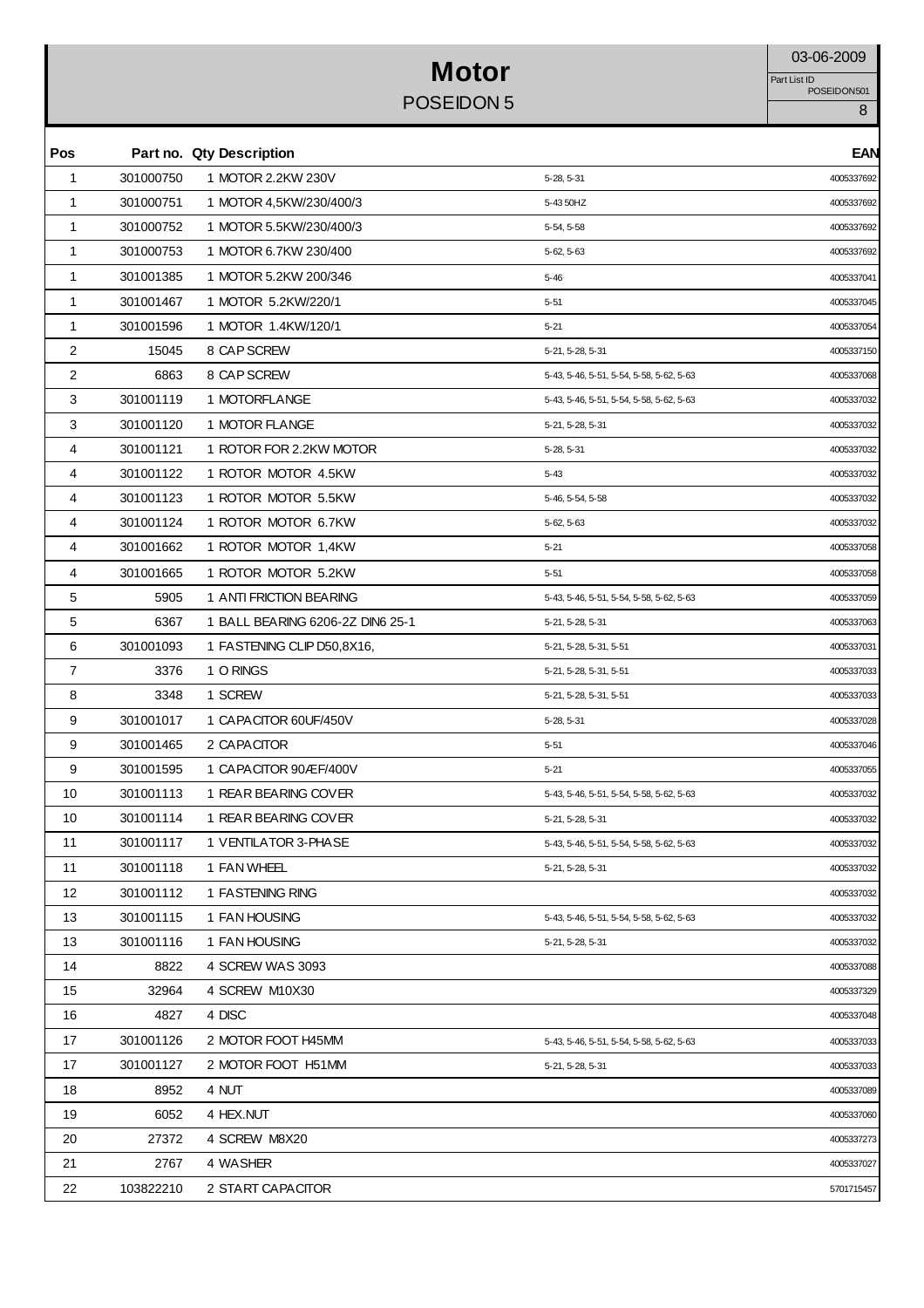## **Pump, oiltank**

POSEIDON 5

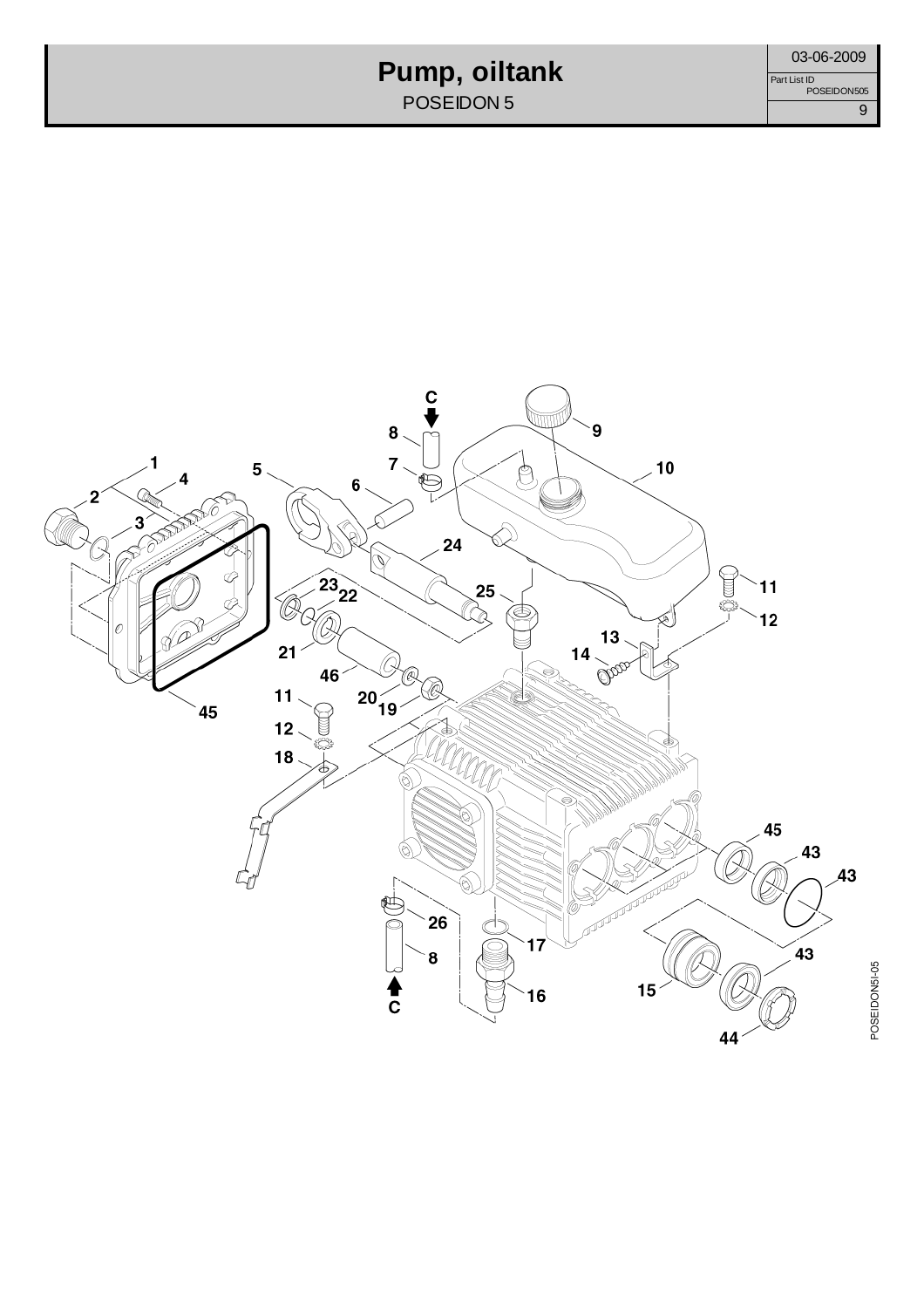## **Pump, oiltank** 03-06-2009

POSEIDON 5 10

Part List ID<br>POSEIDON505

| Pos            |           | Part no. Qty Description          |                             | <b>EAN</b> |
|----------------|-----------|-----------------------------------|-----------------------------|------------|
|                |           | 1 NOTE COMMENT                    | Pump oil SAE 15W 40, 045 I  | 5701715456 |
| $\mathbf{1}$   | 301001158 | 1 COVER                           |                             | 4005337034 |
| $\overline{2}$ | 301001135 | 1 PLUG G3/8                       |                             | 4005337033 |
| 3              | 56554     | 1 O-RING                          |                             | 4005337565 |
| 4              | 909100158 | 6 SCREW M6X14                     |                             | 4005337035 |
| 5              | 301001168 | 3 CONNECTION ROD                  | * SEE NOTE                  | 4005337034 |
| 5              | 301001169 | 3 CONNECTION ROD                  | ALUMINIUM: 5-21, 5-28, 5-31 | 4005337034 |
| 6              | 301001138 | 3 BOLT                            |                             | 4005337033 |
| $\overline{7}$ | 11654     | 1 HOSE CLAMP                      |                             | 4005337116 |
| 8              | 5206636   | 1 PVC HOSE 1/4IN                  | '* SEE NOTE                 | 5701715046 |
| 9              | 301001005 | 1 CAP                             |                             | 4005337028 |
| 10             | 301000765 | 1 OIL TANK                        |                             | 4005337024 |
| 11             | 8919      | 2 HEXAGON CAP SCREW M8X12 D IN 93 |                             | 4005337089 |
| 12             | 2803      | 2 WASHER                          |                             | 4005337028 |
| 13             | 301000975 | 1 BRACKET 2.0X51X20               |                             | 4005337026 |
| 14             | 1814585   | 1 SCREW 3X12. THREAD CUTTING      |                             | 5701715121 |
| 15             | 301001154 | 3 THRUST COLLAR 018 NP5           | *** SEE NOTE                | 4005337034 |
| 15             | 301001155 | 3 THRUST COLLAR DIA 20            | 5-62 50HZ, 5-63             | 4005337034 |
| 16             | 2580      | 1 HOSE SLEEVE                     |                             | 4005337025 |
| 17             | 56554     | 1 O-RING                          |                             | 4005337565 |
| 18             | 301000807 | 1 BRACKET 2.0X122X15X10           |                             | 4005337024 |
| 19             | 909100167 | 3 HEXAGON NUT M8                  |                             | 4005337038 |
| 20             | 909100165 | 3 PACKING RING                    |                             | 4005337038 |
| 21             | 301001139 | 3 DISTANCE SPACER                 |                             | 4005337033 |
| 22             | 3001740   | 3 O-RING                          |                             | 5701715038 |
| 23             | 49900     | 3 BEARING RING                    |                             | 4005337499 |
| 24             | 301001156 | 3 PISTON ROD                      |                             | 4005337034 |
| 25             | 909100150 | 1 FITTING                         |                             | 4005337028 |
| 26             | 301001133 | 1 HOSE CLAMP 10/7                 |                             | 4005337033 |
| 43             | 301001148 | 1 PISTON SEALING KIT 018          | *** SEE NOTE                | 4005337033 |
| 43             | 301001149 | 1 PISTON SEALING KIT DIA 20 MM    | 5-62 50HZ, 5-63             | 4005337033 |
| 44             | 301001151 | 1 SUPPORT RING KIT 018            | *** SEE NOTE                | 4005337034 |
| 44             | 301001152 | 1 SUPPORT RING KIT DIA 20MM       | 5-62 50HZ, 5-63             | 4005337034 |
| 45             | 301001150 | 1 OIL SEALING KIT                 |                             | 4005337034 |
| 46             | 301001146 | 1 PISTON KIT 018                  | *** SEE NOTE                | 4005337033 |
| 46             | 301001147 | 1 PISTON KIT 20MM                 | 5-62 50HZ, 5-63             | 4005337033 |
|                |           |                                   |                             |            |

\* NOTE: BRONZE: 5-43, 5-46, 5-51, 5-54, 5-58, 5-62, 5-63 \*\* NOTE: PLEASE INDICATE LENGTHS IN METRES WHEN ORDERING \*\*\* NOTE: 5-21, 5-28, 5-31, 5-43, 5-46, 5-51, 5-54, 5-58, 5-62 60HZ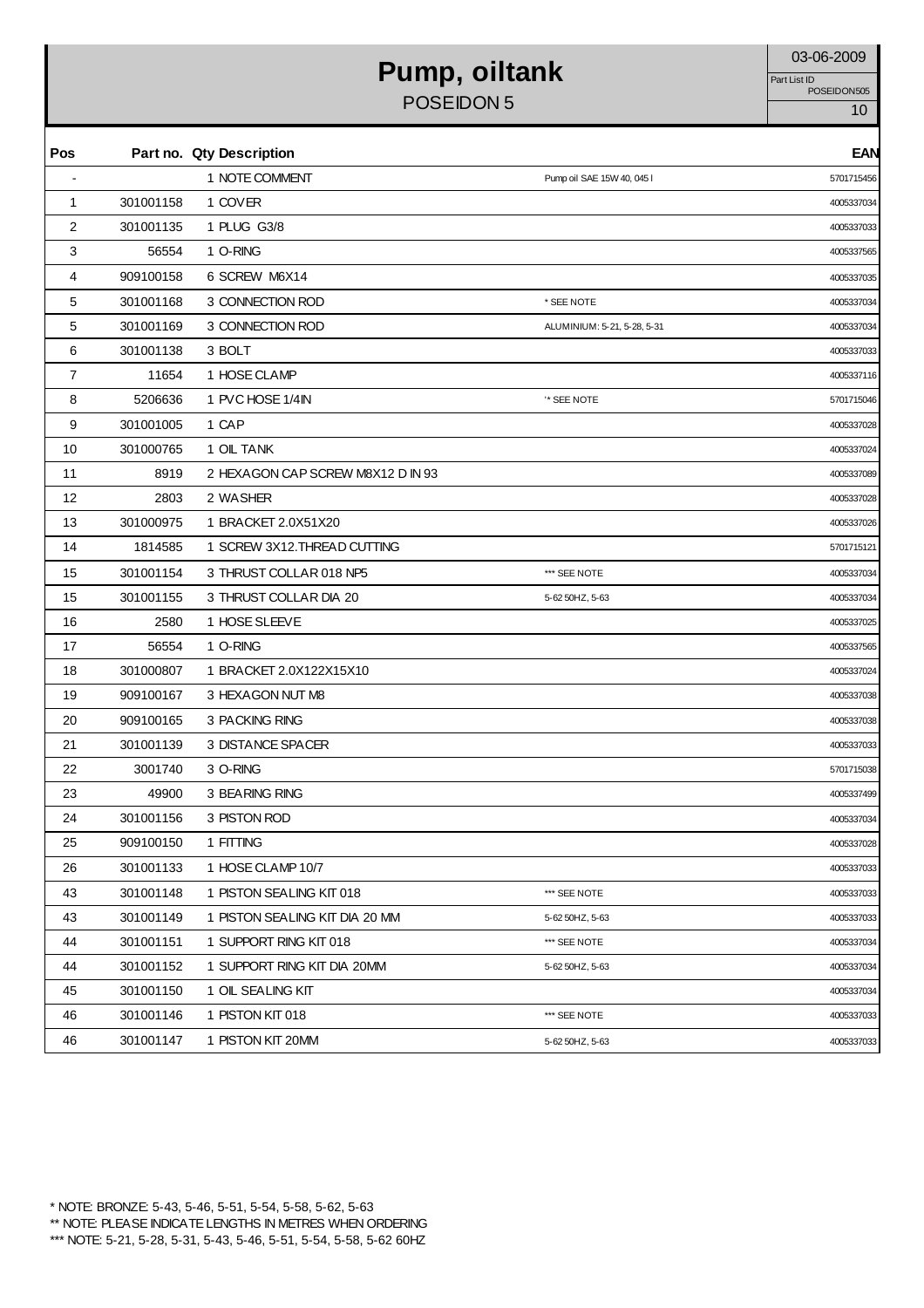**Pump, kits** POSEIDON 5

03-06-2009 11 Part List ID POSEIDON504

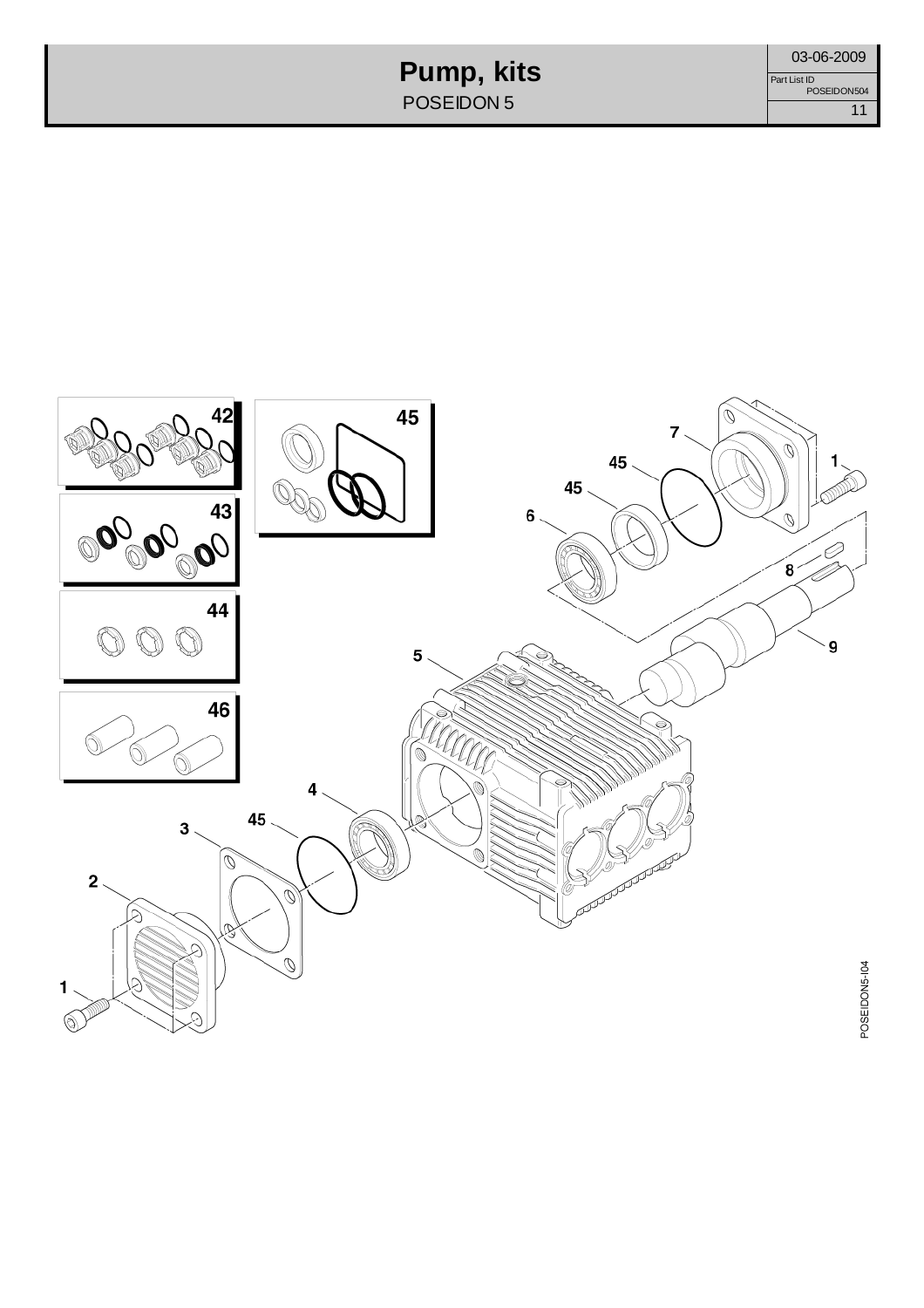#### **Pump, kits** 03-06-2009 POSEIDON 5

Part List ID<br>POSEIDON504

| Pos            |           | Part no. Qty Description        |                            | <b>EAN</b> |
|----------------|-----------|---------------------------------|----------------------------|------------|
| $\mathbf{1}$   | 2788      | 8 HEXAGON SOCKET HEAD CAPS CREW |                            | 4005337027 |
| 2              | 301001166 | 1 BEARING LID 80X80X8 CLO       |                            | 4005337034 |
| 3              | 301001140 | 1 ADJUSTING WASHER 0.05         |                            | 4005337033 |
| 3              | 301001141 | 1 ADJUSTING WASHER 0.10         |                            | 4005337033 |
| 3              | 301001142 | 1 ADJUSTING WASHER 0.20         |                            | 4005337033 |
| 3              | 301001143 | 1 ADJUSTING WASHER 0.25         |                            | 4005337033 |
| 4              | 909100163 | 1 ROLLER BEARING                |                            | 4005337036 |
| 5              | 301001157 | 1 HOUSING                       |                            | 4005337034 |
| 6              | 909100162 | 1 ROLLER BEARING                |                            | 4005337036 |
| $\overline{7}$ | 301001167 | 1 BEARING LID 80X80X8 OPE       |                            | 4005337034 |
| 8              | 19639     | 1 FITTING KEY                   |                            | 4005337196 |
| 9              | 301001161 | 1 CRANKSHAFT FOR NP5 PUMP       | 5-28 50HZ                  | 4005337034 |
| 9              | 301001162 | 1 CRANKSHAFT NO.5               | 5-31, 5-46 60Hz            | 4005337034 |
| 9              | 301001163 | 1 CRANKSHAFT FOR PUMP 17.20     | 5-43, 5-46 50Hz, 5-62 50HZ | 4005337034 |
| 9              | 301001164 | 1 CRANKSHAFT NO.2               | 5-62 60HZ                  | 4005337034 |
| 9              | 301001165 | 1 CRANKSHAFT NO.1               | 5-51, 5-54 50HZ, 5-63      | 4005337034 |
| 9              | 301001657 | 1 CRANKSHAFT NO.7               | $5 - 21$                   | 4005337058 |
| 9              | 301001658 | 1 CRANKSHAFT NO.11              | 5-28 60HZ                  | 4005337058 |
| 9              | 301001659 | 1 CRANKSHAFT NO.4               | 5-54 60HZ, 5-58            | 4005337058 |
| 42             | 301001153 | 1 VALVE KIT 6 FOR PUMP          |                            | 4005337034 |
| 43             | 301001148 | 1 PISTON SEALING KIT 018        | * SEE NOTE                 | 4005337033 |
| 43             | 301001149 | 1 PISTON SEALING KIT DIA 20 MM  | 5-62 50HZ, 5-63            | 4005337033 |
| 44             | 301001151 | 1 SUPPORT RING KIT 018          | * SEE NOTE                 | 4005337034 |
| 44             | 301001152 | 1 SUPPORT RING KIT DIA 20MM     | 5-62 50HZ, 5-63            | 4005337034 |
| 45             | 301001150 | 1 OIL SEALING KIT               |                            | 4005337034 |
| 46             | 301001146 | 1 PISTON KIT 018                | * SEE NOTE                 | 4005337033 |
| 46             | 301001147 | 1 PISTON KIT 20MM               | 5-62 50HZ, 5-63            | 4005337033 |

\* NOTE: 5-21, 5-28, 5-31, 5-43, 5-46, 5-51, 5-54, 5-58, 5-62 60HZ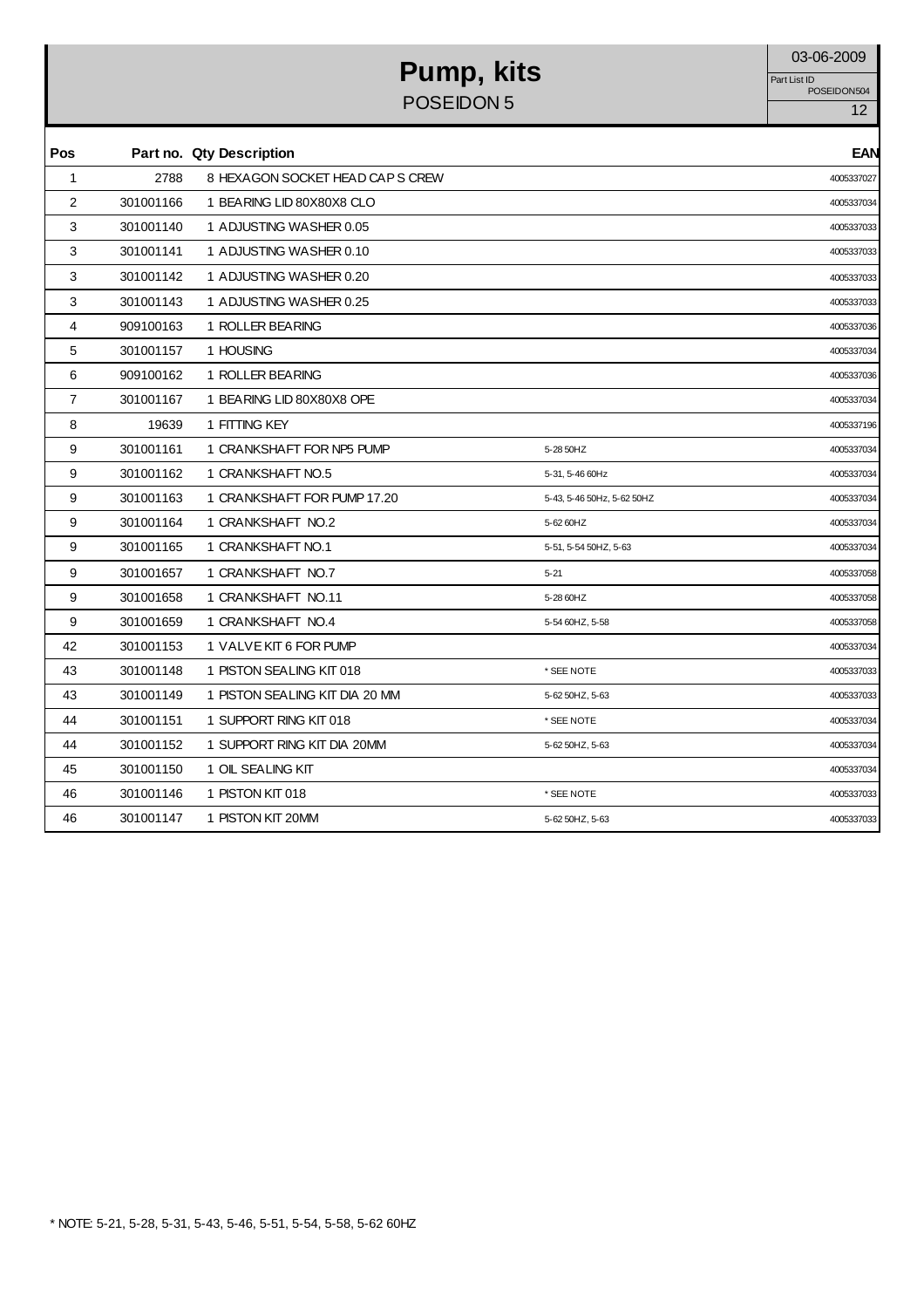## **Cylinder head**

POSEIDON<sub>5</sub>



POSEIDON5-103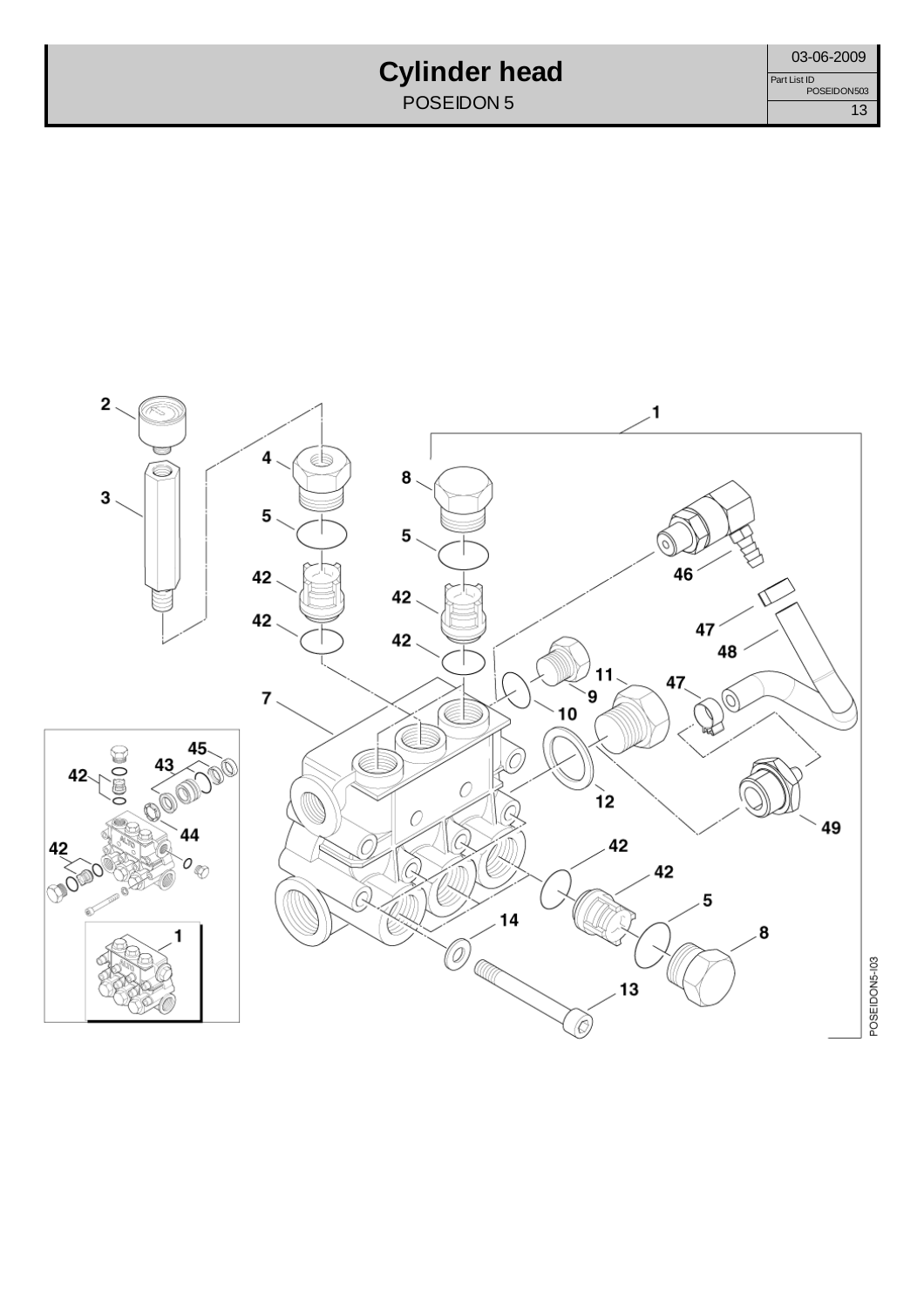## **Cylinder head** 03-06-2009

POSEIDON 5 14

Part List ID<br>POSEIDON503

| Pos               |           | Part no. Qty Description          |                                            | <b>EAN</b> |
|-------------------|-----------|-----------------------------------|--------------------------------------------|------------|
| $\mathbf{1}$      | 301001170 | 1 CYLINDER HEAD COMP FOR 18 MM    | * SEE NOTE                                 | 4005337034 |
| 1                 | 301001171 | 1 CYLINDER HEAD COMPLETE 20 MMPIS | 5-62 50HZ, 5-63                            | 4005337034 |
| 2                 | 301000246 | 1 MANOMETER 0-300 BAR P478K       |                                            | 4005337671 |
| 3                 | 301000982 | 1 EXTENSION                       |                                            | 4005337026 |
| 4                 | 301000981 | 1 PLUG M22X1,5 1/8IN              |                                            | 4005337026 |
| 5                 | 103004342 | 6 O-RING                          |                                            | 5701715296 |
| $\overline{7}$    | 301001172 | 1 VALVE BLOCK                     |                                            | 4005337034 |
| 8                 | 301001137 | 5 PROP                            |                                            | 4005337033 |
| 9                 | 301001134 | 1 PLUG G3/8                       |                                            | 4005337033 |
| 10                | 1409      | 1 PACKING RING                    |                                            | 4005337014 |
| 11                | 301001136 | 1 PLUG G1/2/SW24X17               |                                            | 4005337033 |
| $12 \overline{ }$ | 5127      | 1 RING                            |                                            | 4005337051 |
| 13                | 1814597   | 8 SCREW M8X70 DIN 912-8.8         |                                            | 5701715124 |
| 14                | 909100168 | 8 SAFETY WASHER Ø8                |                                            | 4005337038 |
| 42                | 301001153 | 1 VALVE KIT 6 FOR PUMP            |                                            | 4005337034 |
| 43                | 301001148 | 1 PISTON SEALING KIT 018          | ** SEE NOTE                                | 4005337033 |
| 43                | 301001149 | 1 PISTON SEALING KIT DIA 20 MM    | 5-62 50HZ, 5-63                            | 4005337033 |
| 44                | 301001151 | 1 SUPPORT RING KIT 018            | ** SEE NOTE                                | 4005337034 |
| 44                | 301001152 | 1 SUPPORT RING KIT DIA 20MM       | 5-62 50HZ, 5-63                            | 4005337034 |
| 45                | 301001150 | 1 OIL SEALING KIT                 |                                            | 4005337034 |
| 46                | 301002483 | 1 EASY START VALVE NEPTUNE        | 5-51, not included in Pos. 1               | 4005337102 |
| 47                | 7239      | 2 HOSE CLIP                       | 5-51, not included in Pos. 1               | 4005337072 |
| 48                | 9175      | 1 HOSE                            | 5-51, not included in Pos. 1, *** SEE NOTE | 4005337091 |
| 49                | 107120313 | 1 HOSE TAIL 1/2IN                 | 5-51, not included in Pos. 1               | 5701715296 |

\* NOTE: 5-21, 5-28, 5-31, 5-43, 5-46, 5-51, 5-54, 5-58, 5-62 60HZ, Pos. 46-49 not included

\*\* NOTE: 5-21, 5-28, 5-31, 5-43, 5-46, 5-51, 5-54, 5-58, 5-62 60HZ

<sup>\*\*\*</sup> NOTE: Lengths in metres - Please indicate required length w hen or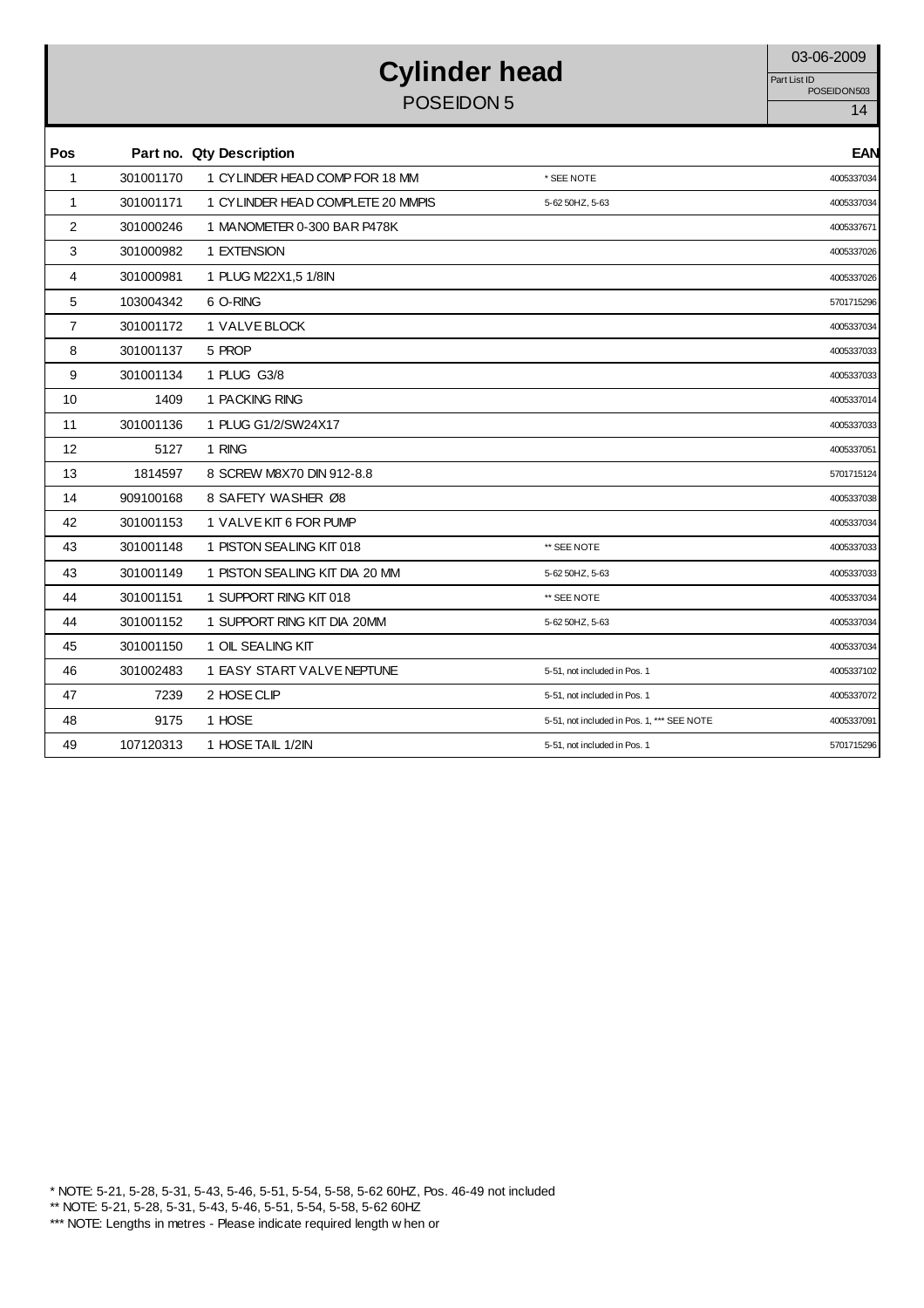#### **Control safety block (a)**

POSEIDON 5

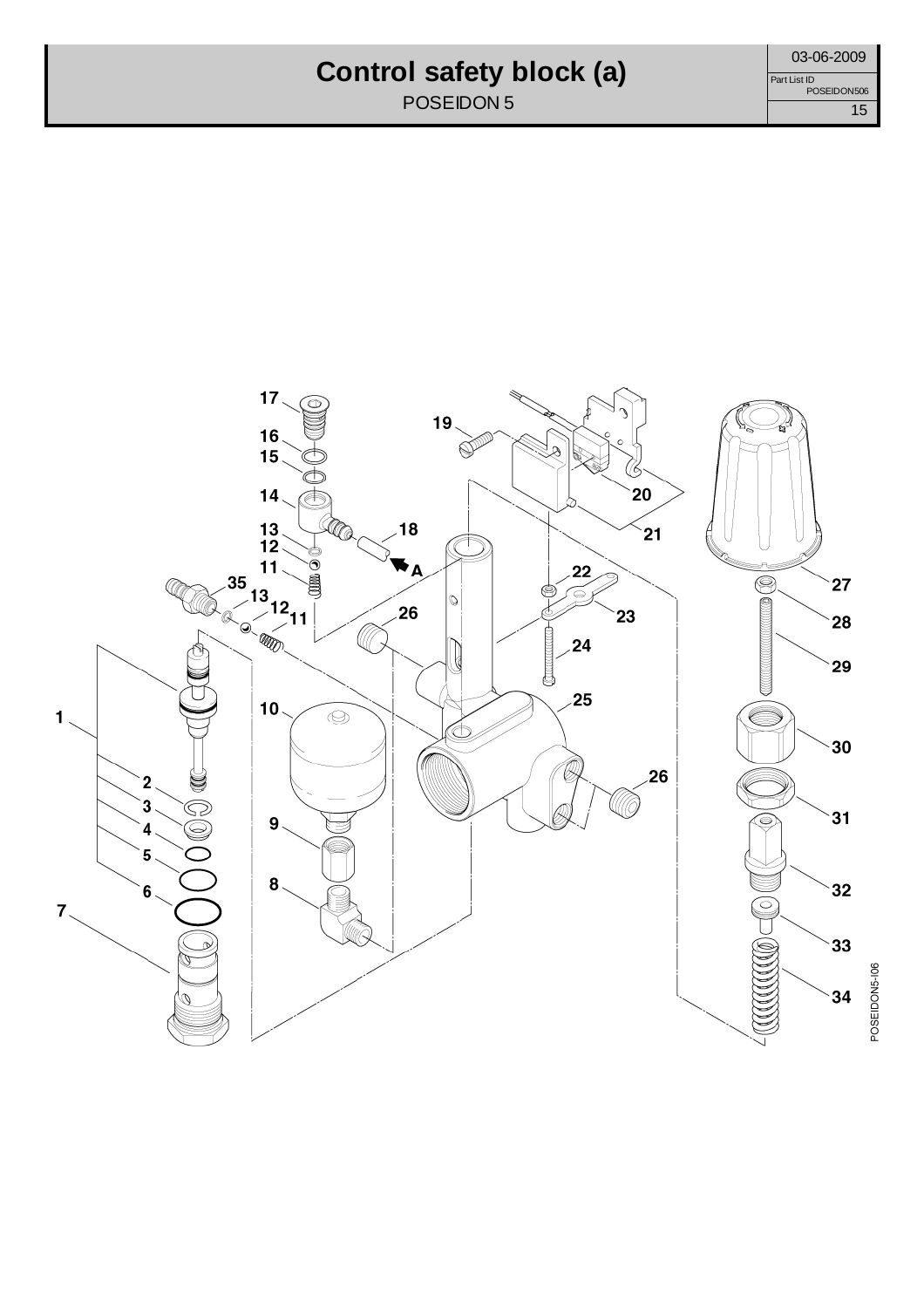## Control safety block (a) **Control** Safety block (a)

POSEIDON 5 Part List ID<br>POSEIDON506

| Pos          |           | Part no. Qty Description        |                           | <b>EAN</b> |
|--------------|-----------|---------------------------------|---------------------------|------------|
| $\mathbf{1}$ | 64314     | 1 REPAIR KIT VALVE PISTON       |                           | 4005337643 |
| 2            | 909100001 | 1 SPRING                        |                           | 4005337003 |
| 3            | 62708     | 1 SEAT                          |                           | 4005337627 |
| 4            | 49461     | 1 O-RING                        |                           | 4005337494 |
| 5            | 9523      | 1 O RING                        |                           | 4005337095 |
| 6            | 32091     | 1 O RING                        |                           | 4005337320 |
| 7            | 64301     | 1 HOLLOW SCREW M24X1.5          |                           | 4005337643 |
| 8            | 1618      | 1 SCREW                         | 5-21, 5-51, 5-58, 5-63    | 4005337016 |
| 9            | 63136     | 1 SLEEVE                        | 5-21, 5-51, 5-58, 5-63    | 4005337631 |
| 10           | 63090     | 1 HYDRAULIC DAMPER              | 5-21, 5-51, 5-58, 5-63    | 4005337630 |
| 11           | 41132     | 1 SPRING                        |                           | 4005337411 |
| 12           | 9580      | 1 BALL BEARING                  |                           | 4005337095 |
| 13           | 301001216 | 1 GASKET SEAT 6.6X 4X1,7        |                           | 4005337036 |
| 14           | 301001200 | 1 RING BUSH 7 12/11             | $=$ > 28.12.2003          | 4005337035 |
| 15           | 3001740   | 1 O-RING                        | $=$ > 28.12.2003          | 5701715038 |
| 16           | 7424      | 1 O RING                        | $=$ > 28.12.2003          | 4005337074 |
| 17           | 301001199 | 1 HOLLOW SCREW M10X1            | $=$ > 28.12.2003          | 4005337035 |
| 18           | 5206636   | 1 PVC HOSE 1/4IN                | * SEE NOTE                | 5701715046 |
| 19           | 3349      | 1 SCREW                         |                           | 4005337033 |
| 20           | 301000952 | 1 END SWITCH 240V               | WITH, MIT ELECTRONICS     | 4005337026 |
| 20           | 301000953 | 1 END SWITCH 250V 5A            | WITHOUT, OHNE ELECTRONICS | 4005337026 |
| 21           | 62401     | 1 CASING FOR MICRO SWITCH       |                           | 4005337624 |
| 22           | 2759      | 1 NUT                           |                           | 4005337027 |
| 23           | 62717     | 1 PLATE                         |                           | 4005337627 |
| 24           | 5076      | 1 SCREW M4 X 25                 |                           | 4005337050 |
| 25           | 301000787 | 1 HOUSING                       |                           | 4005337025 |
| 26           | 6262      | 3 STEEL SCREW - REPLACES 43 469 |                           | 4005337062 |
| 27           | 301000804 | 1 ROTARY KNOB                   |                           | 4005337024 |
| 28           | 3136      | 1 NUT M 6 ZINC C                |                           | 4005337031 |
| 29           | 62711     | 1 PIN                           |                           | 4005337627 |
| 30           | 62710     | 1 CAP NUT                       |                           | 4005337627 |
| 31           | 62696     | 1 NUT                           |                           | 4005337626 |
| 32           | 62712     | 1 BANJO                         |                           | 4005337627 |
| 33           | 62695     | 1 SEAT                          |                           | 4005337626 |
| 34           | 40972     | 1 SPRING                        |                           | 4005337409 |
| 35           | 301001392 | 1 HOSE LINER 8/M10X1            | $ 29.12.2003=$            | 4005337041 |
| 99           | 301000904 | 1 CONTROL SAFETY BLOCK 250B     |                           | 4005337023 |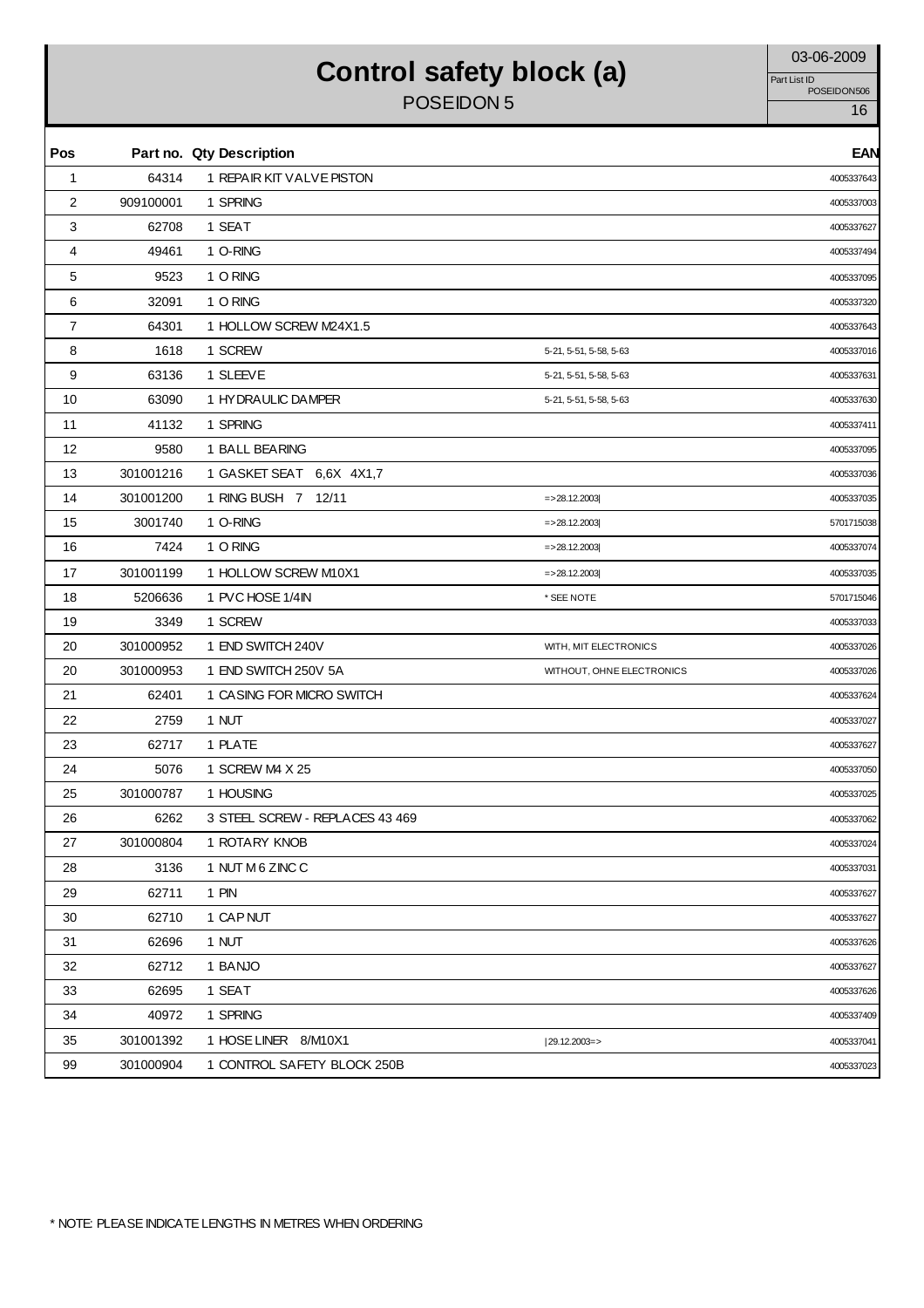## **Control safety block (b)**

POSEIDON 5

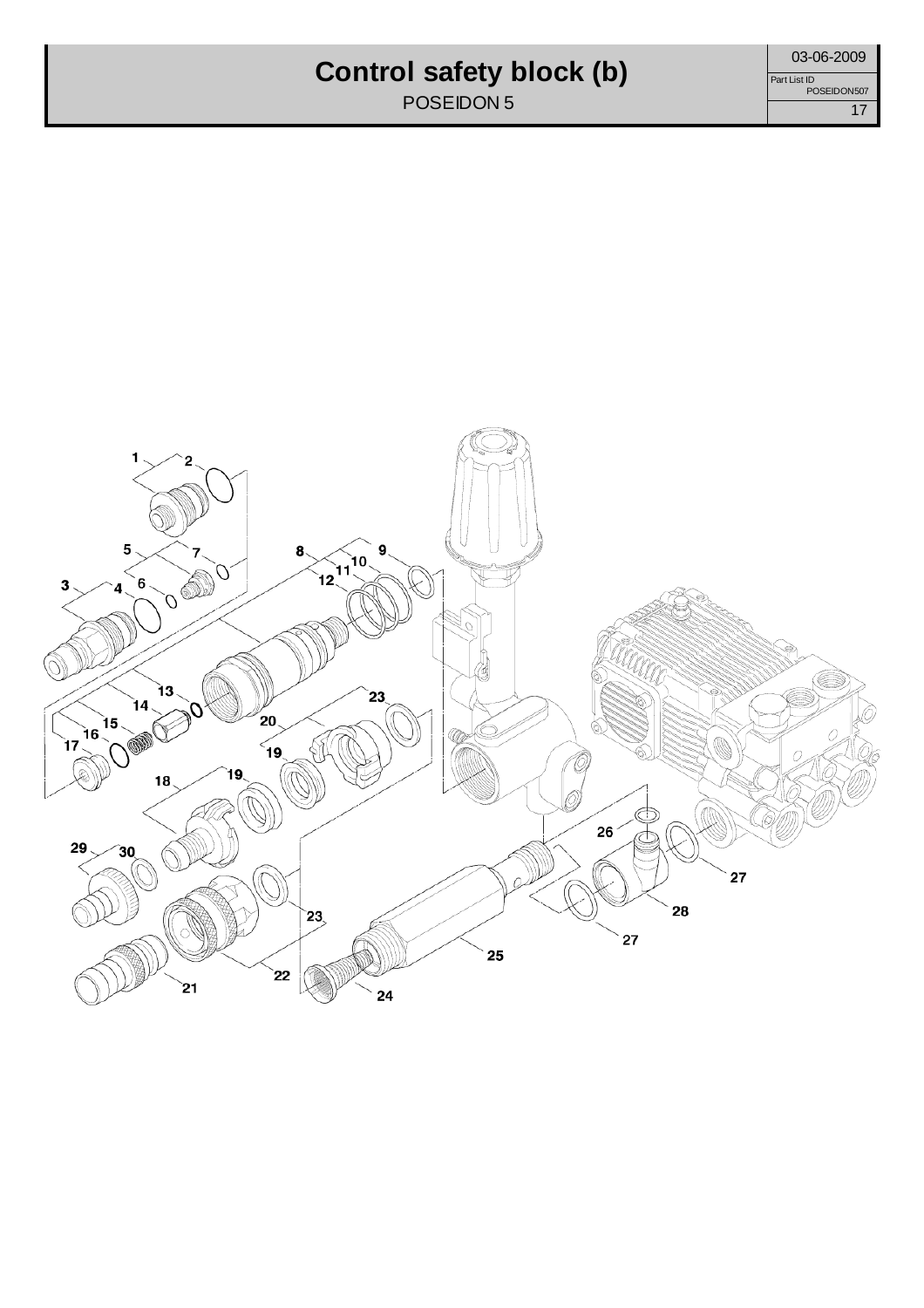## Control safety block (b) 03-06-2009

POSEIDON 5

Part List ID<br>POSEIDON507

| Pos |           | Part no. Qty Description        |                              | <b>EAN</b> |
|-----|-----------|---------------------------------|------------------------------|------------|
| 1   | 64224     | 1 ADAPTER HP CONNECTION M27     |                              | 4005337642 |
| 2   | 32091     | 1 O RING                        |                              | 4005337320 |
| 3   | 64236     | 1 CONVERTOR                     |                              | 4005337642 |
| 4   | 32091     | 1 O RING                        |                              | 4005337320 |
| 5   | 62155     | 1 CHEMICAL INJECTOR-POWERCL ASS | 5-21, 5-28, 5-31, 5-43       | 4005337621 |
| 5   | 62156     | 1 CHEMICAL INJECTOR-POWERCL ASS | 5-51, 5-54, 5-46, 5-58, 5-62 | 4005337621 |
| 5   | 62157     | 1 INJECTOR NOZZLE               | $5 - 63$                     | 4005337621 |
| 6   | 16925     | 1 O'RING                        |                              | 4005337169 |
| 7   | 1381      | 1 O RING WAS 4462               |                              | 4005337013 |
| 8   | 64304     | 1 HOLLOW SCREW                  |                              | 4005337643 |
| 9   | 16443     | 1 RING                          |                              | 4005337164 |
| 10  | 64307     | 1 O-RING 23,47X2,62             |                              | 4005337643 |
| 11  | 64306     | 1 O-RING 25,07X2,62             |                              | 4005337643 |
| 12  | 64305     | 1 O-RING                        |                              | 4005337643 |
| 13  | 9858      | 1 O RING                        |                              | 4005337098 |
| 14  | 6187135   | 1 PISTON                        |                              | 5701715290 |
| 15  | 14522     | 1 SPRING                        |                              | 4005337145 |
| 16  | 16998     | 1 O'RING 14X1.5                 |                              | 4005337169 |
| 17  | 64309     | 1 PLUG M16X1                    |                              | 4005337643 |
| 18  | 1311      | 1 GEKA COUPLING - 3/4IN         | $=$ > 31.01.2005             | 4005337013 |
| 19  | 6502      | 1 PACKING FOR GEKA COUPLING     | $=$ > 31.01.2005             | 4005337065 |
| 20  | 1718      | 1 GEKA COUPLING - 3/4IN         | $=$ > 31.01.2005             | 4005337017 |
| 21  | 1600659   | 1 NIPPLE FOR QUICK COUPLING     |                              | 5701715023 |
| 21  | 1605872   | 1 QUICK COUPLING NIPPLE         | *US*                         | 5701715026 |
| 22  | 1602945   | 1 QUICK COUPLING                |                              | 5701715024 |
| 23  | 3001237   | 1 GASKET                        |                              | 5701715037 |
| 24  | 301002394 | 1 FILTER 400µ                   |                              | 4005337086 |
| 25  | 301000980 | 1 HOLLOW SCREW G 1/2IN-G 3/     |                              | 4005337026 |
| 26  | 13739     | 1 O RING                        |                              | 4005337137 |
| 27  | 24347     | 2 O-RING 21 X 2.5               |                              | 4005337243 |
| 28  | 301000778 | 1 RETURN LINE                   |                              | 4005337025 |
| 29  | 61369     | 1 HOSE NOZZLE                   |                              | 4005337613 |
| 30  | 46487     | 1 PACKING RING 21X29X2,5        |                              | 4005337464 |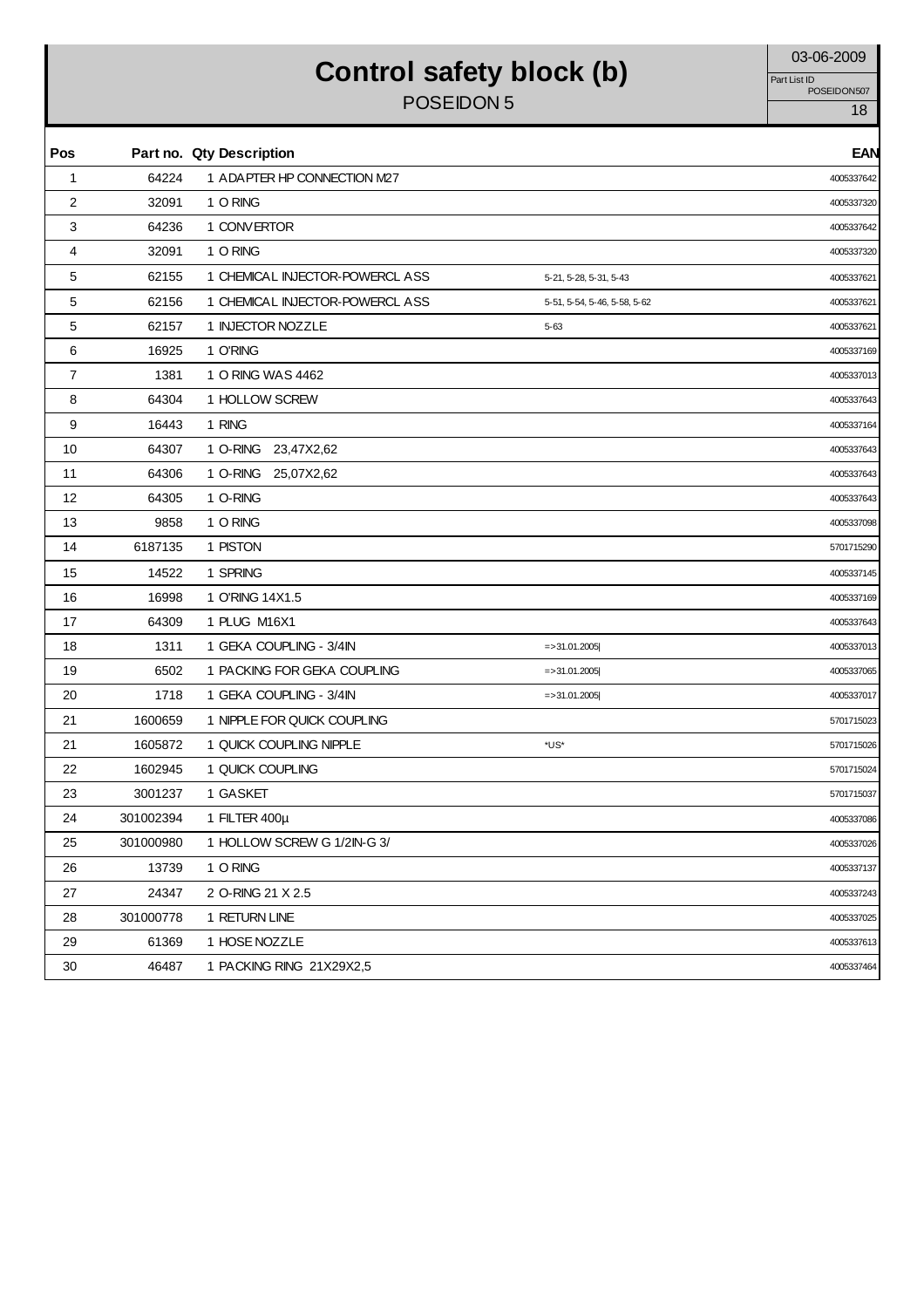### **Pumps complete**

POSEIDON 5

No Drawing For Part List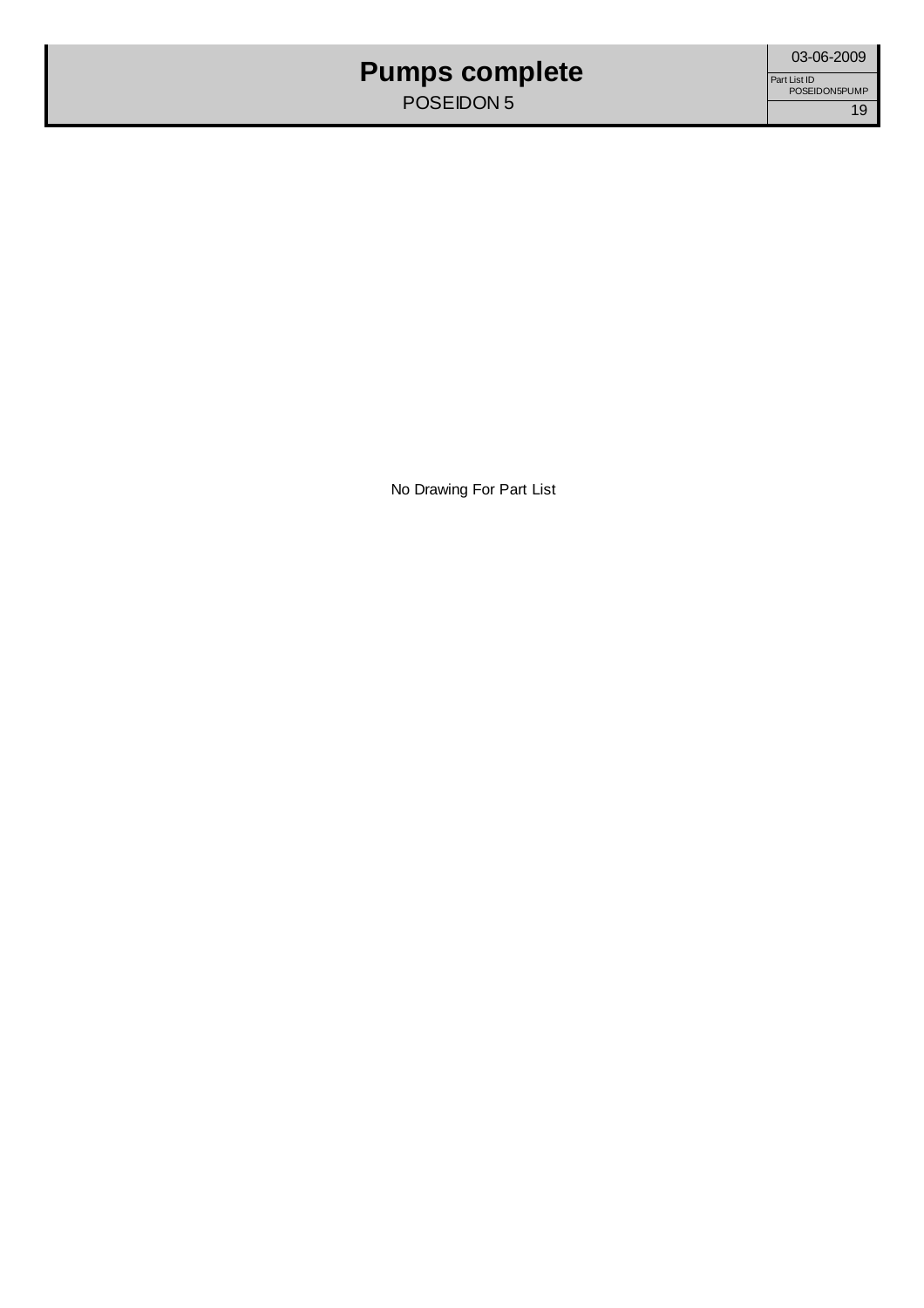## **Pumps complete** 03-06-2009

POSEIDON 5

Part List ID<br>POSEIDON5PUMP

| Pos |           | Part no. Qty Description                |                 | <b>EAN</b> |
|-----|-----------|-----------------------------------------|-----------------|------------|
|     | 301000789 | 1 PUMP NP5 11.14 N                      | $5 - 31$        | 4005337020 |
|     | 301000790 | 1 PUMP NP5                              | 5-43, 5-46 50HZ | 4005337020 |
|     | 301000791 | 1 PUMP NP5 15.20 N 15L/MIN              | 5-51, 5-54 50HZ | 4005337020 |
|     | 301000792 | 1 PUMP NO5 17.20                        | 5-62 50HZ       | 4005337020 |
|     | 301000793 | 1 PUMP NP5                              | 5-63            | 4005337020 |
|     | 301000994 | 1 PUMP NP5 10 & 12                      | $5 - 28$        | 4005337027 |
|     | 301000995 | 1 PUMP NP5 11.20 N 11L/MIN 200B         | 5-46 60HZ       | 4005337027 |
|     | 301001462 | 1 PUMP NP5 4G30 N                       | 5-54 60HZ, 5-58 | 4005337045 |
|     | 301001463 | 1 PUMP NP5 45G20N 17L/MIN 200BAR ALTO   | 5-62 60HZ       | 4005337045 |
|     | 301001580 | 1 PUMP NP5 28G22 N 10L/MIN 150BAR ALTO  | 5-28 60HZ       | 4005337052 |
| 0   | 301001619 | 1 PUMP NP5 2.5G22N 9.4L/MIN 150BAR ALTO | $5 - 21$        | 4005337055 |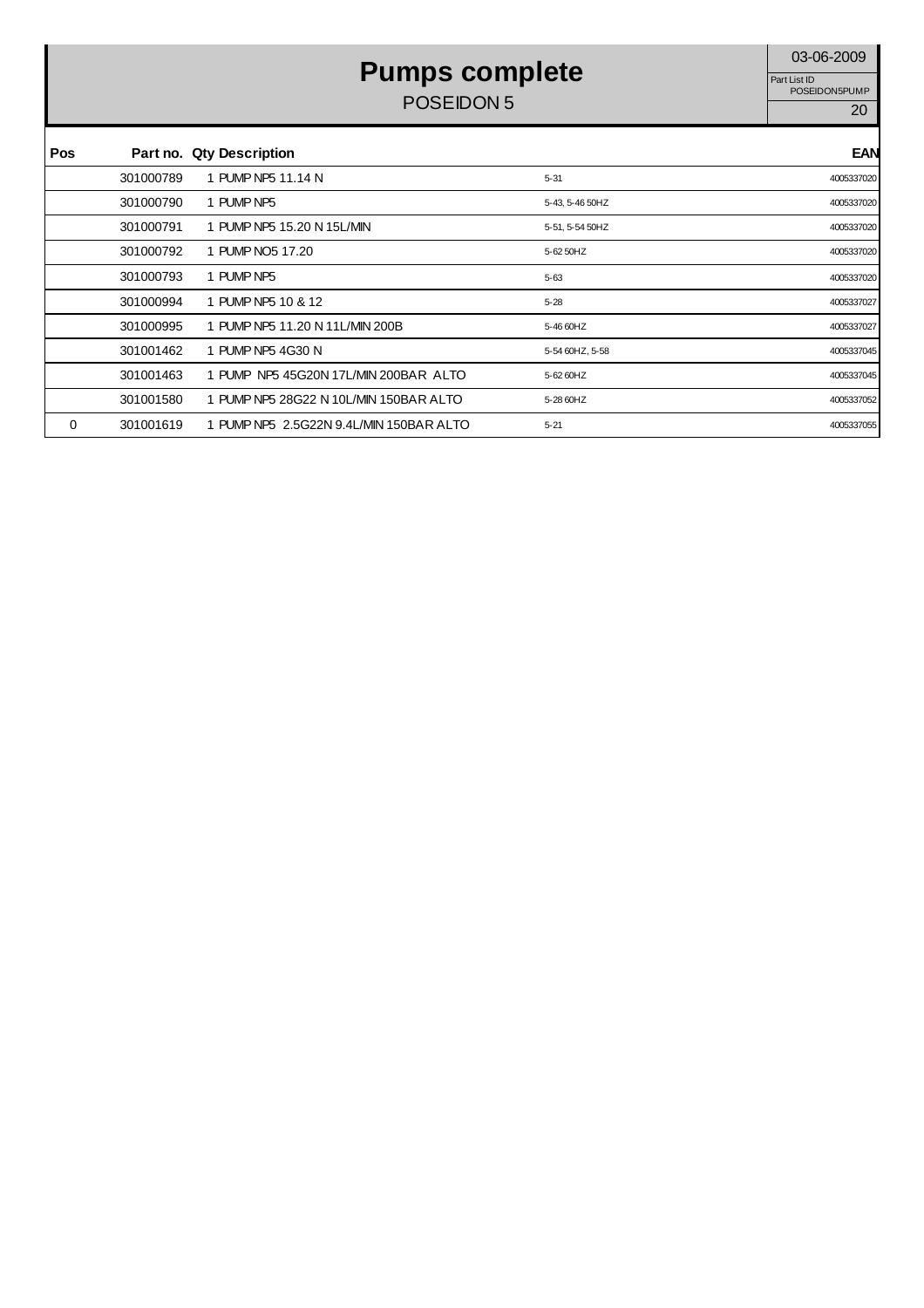#### **Electric box** POSEIDON 5

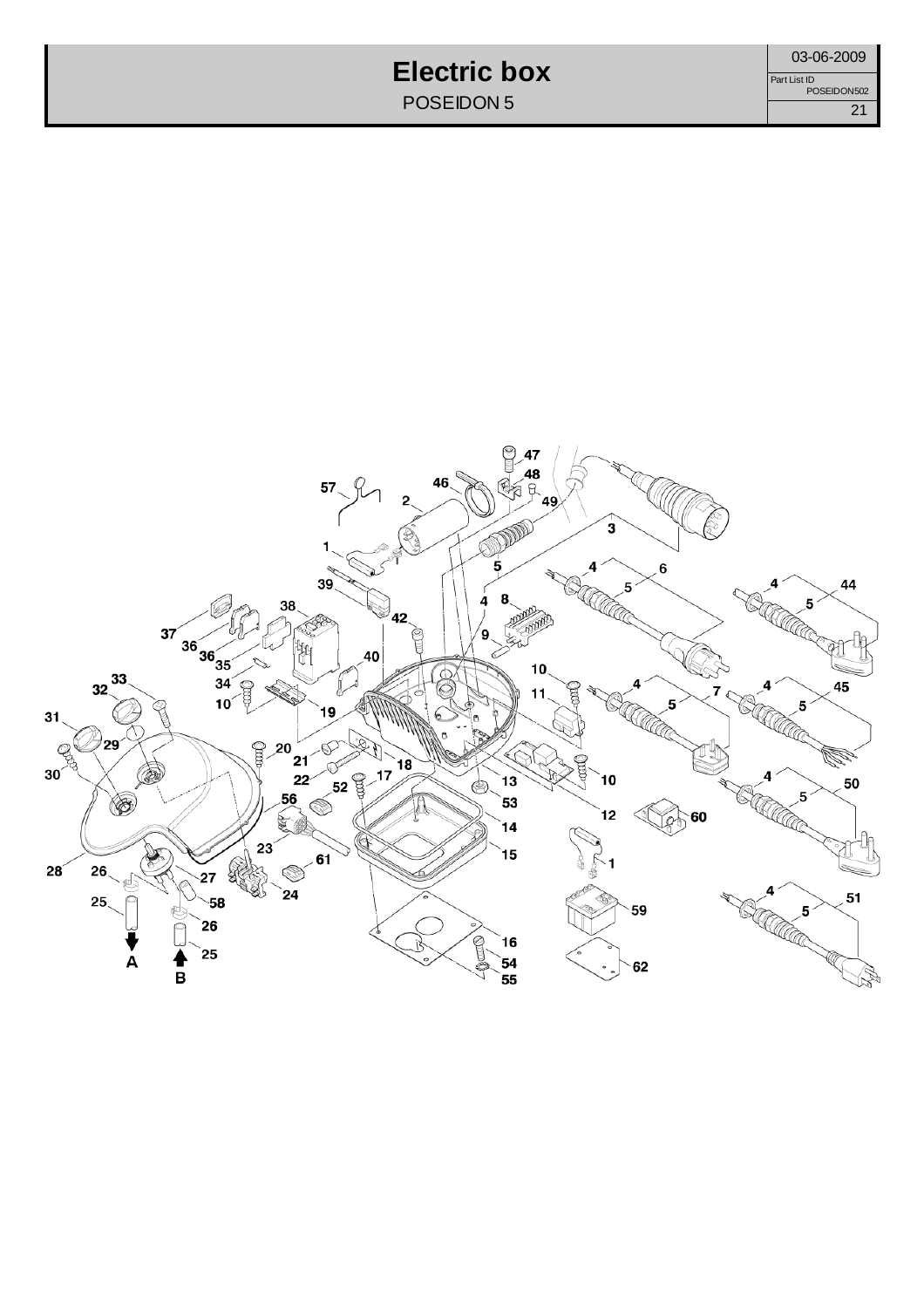# **Electric box** 03-06-2009

POSEIDON 5 22

POSEIDON502 Part List ID

| Pos            |           | Part no. Qty Description                |                                           | <b>EAN</b> |
|----------------|-----------|-----------------------------------------|-------------------------------------------|------------|
|                | 107140162 | 1 CONVERSION KIT POSEIDON 5-51 1 PH US  | US, for machines produced before 18.09.08 | 4005337158 |
| $\mathbf{1}$   | 301000402 | 1 RESISTOR                              | 5-21, 5-28, 5-31, 5-51                    | 4005337680 |
| $\overline{2}$ | 301001056 | 1 STARTING CAPACITOR 98UF 3 30V         | 5-21, 5-28, 5-31                          | 4005337030 |
| 3              | 301000834 | 1 POWER CORD                            | 400/3/50 *EU*                             | 4005337021 |
| 4              | 909100019 | 1 COUNTER NUT                           |                                           | 4005337016 |
| 4              | 909100020 | 1 HEXAGON THIN NUT M25X1.5 EN 50262 PA  | 5-46, 5-51, 5-58                          | 4005337017 |
| 5              | 909100043 | 1 CORD FIXING M20X1.5                   |                                           | 4005337679 |
| 5              | 909100198 | 1 SCREWED CABLE GLAND M25X1.5           | 5-46, 5-51, 5-58                          | 4005337056 |
| 6              | 301000829 | 1 POWER CORD H07RN-F 3G1.5X6.0          | 230/1/50 *EU*, 220/1/60*TW*KR*            | 4005337021 |
| $\overline{7}$ | 301000912 | 1 POWER CORD H07RN-F 3G1,5X NEW ARTICLE | 230/1/50 *GB*                             | 4005337023 |
| 8              | 301000293 | 1 SWITCH STAR-TRIANGLE 16A              | 220/440/3/60 *US*KR*TW*                   | 4005337672 |
| 8              | 64579     | 1 SWITCH START/TRIANGLE                 | 230/400/3/50 *BE*NO*                      | 4005337645 |
| 9              | 64581     | 2 PIPE D10XD4X20                        | * SEE NOTE                                | 4005337645 |
| 10             | 909100046 | 2 SCREW 4X8                             |                                           | 4005337679 |
| 11             | 11060     | 1 KLIXON RELAY                          | 5-21, 5-28, 5-31                          | 4005337110 |
| 12             | 301001104 | 1 ELECTRONICS                           | ** SEE NOTE                               | 4005337032 |
| 12             | 301001660 | 1 ELECTRONIC                            | $5 - 21$                                  | 4005337058 |
| 13             | 301000768 | 1 UPPER SECTION OF SWITCH B OX          |                                           | 4005337024 |
| 14             | 101406054 | 1 SPONGE RUBBER                         |                                           | 5701715457 |
| 15             | 301000769 | 1 ADAPTER PLATE                         | 5-21, 5-28, 5-31                          | 4005337024 |
| 16             | 301001183 | 1 GASKET 101.5X101.5X2 BLACK EPDM       |                                           | 4005337034 |
| 17             | 11565     | 4 STEEL SCREW                           |                                           | 4005337115 |
| 18             | 64586     | 1 LABEL                                 | 230/400/3/50 *BE*NO*                      | 4005337645 |
| 18             | 64787     | 1 LABEL 220-440V CHANGE-OVER 74X28      | 220/440/3/60*US*KR*TW*                    | 4005337647 |
| 19             | 22290     | 1 MOUNTING RAIL TS35 ST/ZN              | *** SEE NOTE                              | 4005337222 |
| 20             | 1814585   | 6 SCREW 3X12. THREAD CUTTING            |                                           | 5701715121 |
| 21             | 64580     | 1 ROTARY KNOB                           | ***** SEE NOTE                            | 4005337645 |
| 22             | 40045     | 2 PAN HEAD SCREW M4X30                  | ***** SEE NOTE                            | 4005337400 |
| 23             | 301000949 | 1 CORD MOTOR 7-POL                      | 230/1/50,60, 120/1/60                     | 4005337026 |
| 23             | 301000950 | 1 CORD MOTOR 9-POL.                     | 400/3/50                                  | 4005337026 |
| 23             | 301000951 | 1 CORD MOTOR 9-POL.                     | ***** SEE NOTE                            | 4005337026 |
| 23             | 301001383 | 1 CORD MOTOR 9-POL. W/ PLUG             | 200/3/50,60, 220/1/60*US*                 | 4005337041 |
| 24             | 301001058 | 1 MAIN SWITCH 10A                       |                                           | 4005337030 |
| 25             | 5206636   | 1 PVC HOSE 1/4IN                        | *** SEE NOTE                              | 5701715046 |
| 26             | 301001133 | 2 HOSE CLAMP 10/7                       |                                           | 4005337033 |
| 27             | 301001000 | 1 VALVE                                 |                                           | 4005337028 |
| 28             | 301000767 | 1 EL-BOX COVER                          |                                           | 4005337024 |
| 29             | 9868      | 1 O RING                                |                                           | 4005337098 |
| 30             | 1814730   | 2 SCREW 30X10B                          |                                           | 5701715363 |
| 31             | 909100214 | 1 ROTARY KNOB                           |                                           | 4005337026 |
| 32             | 909100204 | 1 ROTARY KNOB                           |                                           | 4005337689 |
|                |           |                                         |                                           |            |

\* NOTE: 230/400/3/50 \*BE\*NO\*, 220/440/3/60 \*US\*KR\*TW\*

\*\* NOTE: 5-28, 5-31, 5-46, 5-51, 5-54\*KR\*TW\*, 5-58, 5-62\*KR\*TW\*, DSS

\*\*\* NOTE: PLEASE INDICATE LENGTHS IN METRES WHEN ORDERING

\*\*\*\* NOTE: 230/400/3/50 \*BE\*NO\*, 220/440/3/60 \*US\*KR\*TW\*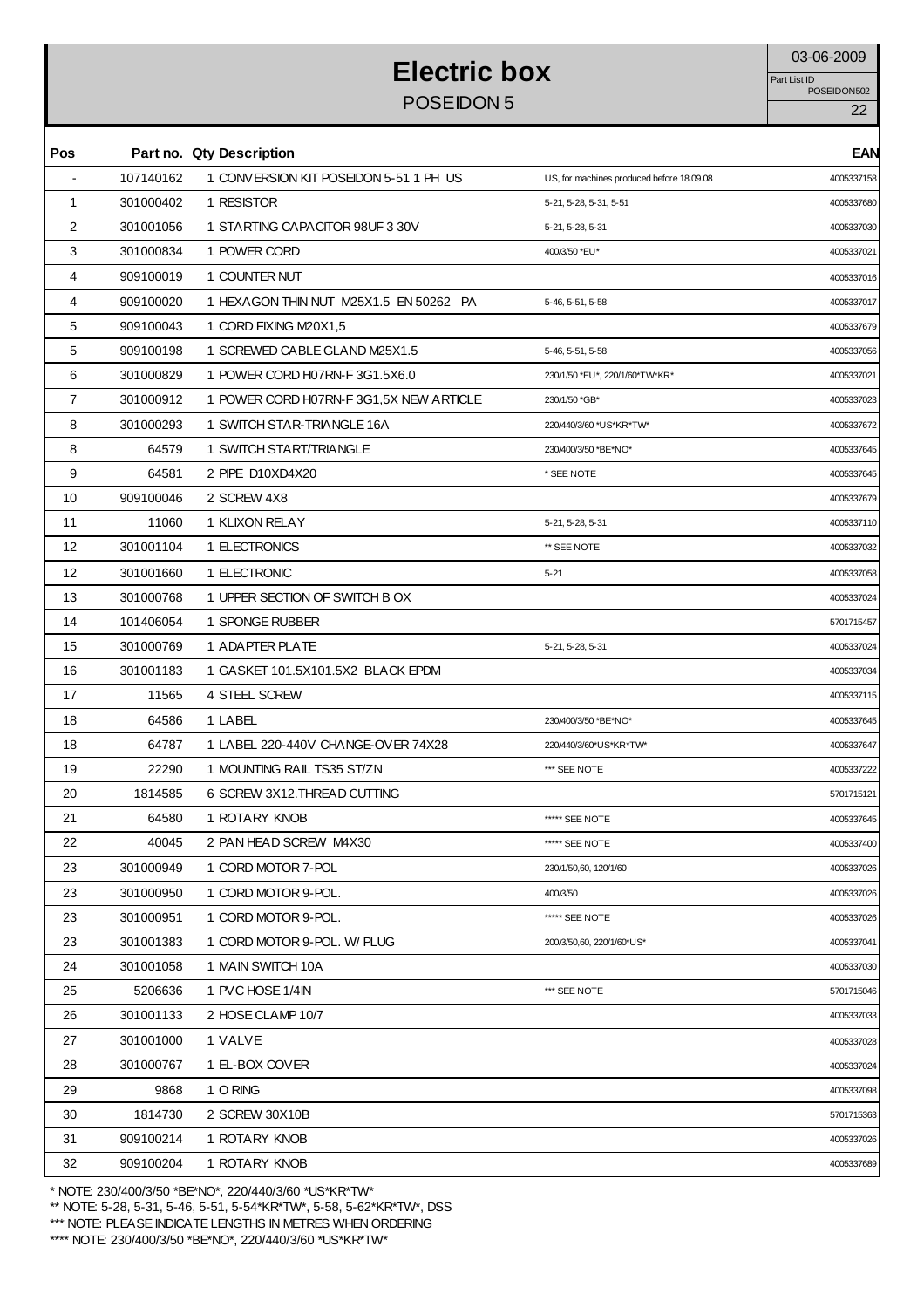# **Electric box** 03-06-2009

POSEIDON 5 23

POSEIDON502 Part List ID

| Pos |           | Part no. Qty Description               |                                          | <b>EAN</b> |
|-----|-----------|----------------------------------------|------------------------------------------|------------|
| 33  | 18274     | 2 COUNTERSUNK SCREW                    |                                          | 4005337182 |
| 34  | 301000074 | 1 RESISTOR 4700HM 3W                   | ***** SEE NOTE                           | 4005337008 |
| 35  | 64773     | 1 AUXILIARY CONTACT                    | ***** SEE NOTE                           | 4005337647 |
| 36  | 301000687 | 2 WIRE TERMINAL                        | 5-21, 5-28, 5-51                         | 4005337691 |
| 37  | 301000689 | 1 END PLATE 4MM                        | 5-21, 5-28, 5-31                         | 400533769  |
| 38  | 63905     | 1 CONTACTOR                            | 220,230/1/50,60                          | 4005337639 |
| 38  | 63908     | 1 CONTACT 100-C23KD10 1                | 120/1/60                                 | 4005337639 |
| 38  | 63909     | 1 CONTACT 100-C23KG10 20               | 200/3/50,60                              | 4005337639 |
| 38  | 63910     | 1 CONTACTOR                            | **** NOTE                                | 4005337639 |
| 38  | 63914     | 1 CONTACTOR 200/50-60                  | 220/1/60                                 | 4005337639 |
| 38  | 64881     | 1 CONTACTOR                            | 400/3/50                                 | 4005337648 |
| 39  | 301000952 | 1 END SWITCH 240V                      | WITH, MIT ELECTRONICS                    | 4005337026 |
| 39  | 301000953 | 1 END SWITCH 250V 5A                   | WITHOUT, OHNE ELECTRONICS                | 4005337026 |
| 40  | 14506     | 1 WIRE TERMINAL 10QMM                  | $5 - 51$                                 | 4005337145 |
| 40  | 3817483   | 1 TERMINAL STRIP                       |                                          | 5701715043 |
| 42  | 10369     | 4 INT HEXAGONAL BOLT                   | 5-21, 5-28, 5-31                         | 4005337103 |
| 42  | 32535     | 4 HEXAGONAL BOLT WAS 6406              | 5-43, 5-46, 5-51, 5-54, 5-58, 5-62, 5-63 | 4005337325 |
| 44  | 301000407 | 1 POWER CORD SJOW AWG10/3X9.0          | 220/1/60*US*                             | 4005337680 |
| 45  | 301000833 | 1 POWER CORD H07RN-F4G2.5X             | **** SEE NOTE                            | 4005337021 |
| 45  | 301001384 | 1 POWER CORD VCT 4X3.5X6               | 200/3/50,60 *JP*                         | 4005337041 |
| 45  | 301001466 | 1 POWER CORD SJOW AWG12/4X11           | 220,460/3/60*US*                         | 4005337045 |
| 46  | 15884     | 1 CABLE STRAP 4,7X1,3X350              | 5-21, 5-28, 5-31, 5-51                   | 4005337158 |
| 47  | 3288      | 1 SCREW                                | 5-21, 5-28, 5-31, 5-51                   | 4005337032 |
| 48  | 1814621   | 1 BRACKET                              | 5-21, 5-28, 5-31, 5-51                   |            |
| 49  | 301001219 | 1 PLUG Ø6XØ8X5.4                       | 5-43, 5-46, 5-51, 5-54, 5-58, 5-62, 5-63 | 4005337037 |
| 50  | 301001390 | 1 POWER CORD H07RN-F 3G1.5X6.0 SABS164 | 230/1/50*ZA*                             | 4005337041 |
| 51  | 3821316   | 1 POWER CORD AWG12/3X11 SJTOW          | 120/1/60 *US*                            | 4005337115 |
| 52  | 301001229 | 1 TERMINAL BLOCK 3X4QMM                | 400/3/50, 220/1/60                       | 4005337038 |
| 53  | 15319     | 1 HEXAGON NUT                          | 5-21, 5-28, 5-31                         | 4005337153 |
| 54  | 1804699   | 1 MACHINE SCREW                        |                                          | 5701715029 |
| 55  | 3376      | 1 O RINGS                              |                                          | 4005337033 |
| 56  | 101406054 | 1 SPONGE RUBBER                        | *** SEE NOTE                             | 5701715457 |
| 57  | 301002353 | 1 CURRENT LIMITER 5W                   | 5-28, 5-31, 5-51                         | 4005337083 |
| 58  | 301001906 | 1 CLOSING CAP                          |                                          | 4005337068 |
| 59  | 103822212 | 1 STARTER RELAY COLDWATER RVAH4AH0D    | $5 - 51$                                 | 5701715457 |
| 60  | 301002462 | 1 TRANSFORMER BOARD 230V/24V 2VA       | $5 - 51$                                 | 4005337101 |
| 61  | 301002165 | 1 CAGE CLAMP TERMINAL 5POL             | $5 - 51$                                 | 4005337080 |
|     |           |                                        |                                          |            |

\* NOTE: 230/400/3/50 \*BE\*NO\*, 220/440/3/60 \*US\*KR\*TW\*

\*\* NOTE: 5-28, 5-31, 5-46, 5-51, 5-54\*KR\*TW\*, 5-58, 5-62\*KR\*TW\*, DSS

\*\*\* NOTE: PLEASE INDICATE LENGTHS IN METRES WHEN ORDERING

\*\*\*\* NOTE: 230/400/3/50 \*BE\*NO\*, 220/440/3/60 \*US\*KR\*TW\*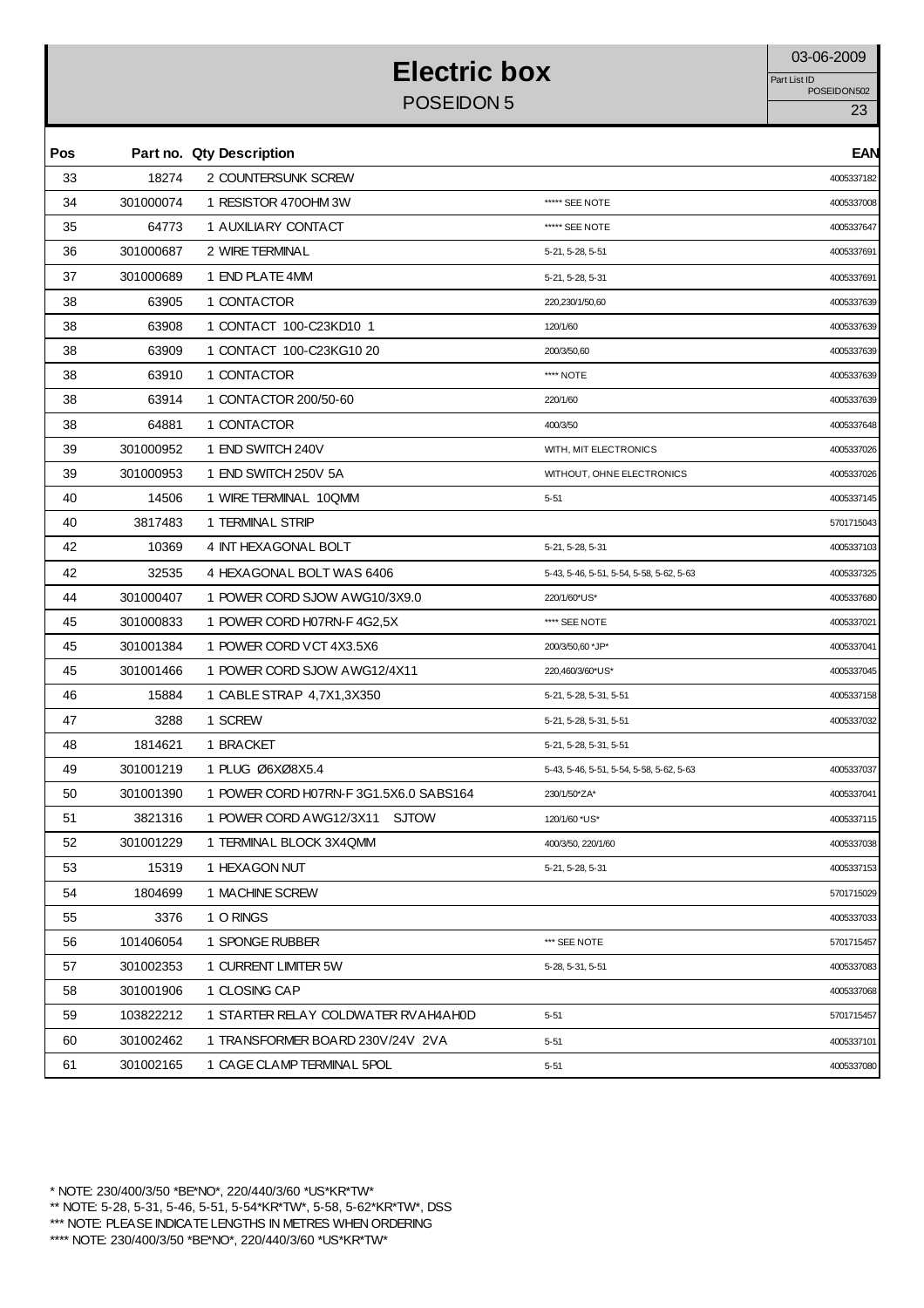#### **Default accessories**

POSEIDON 5

No Drawing For Part List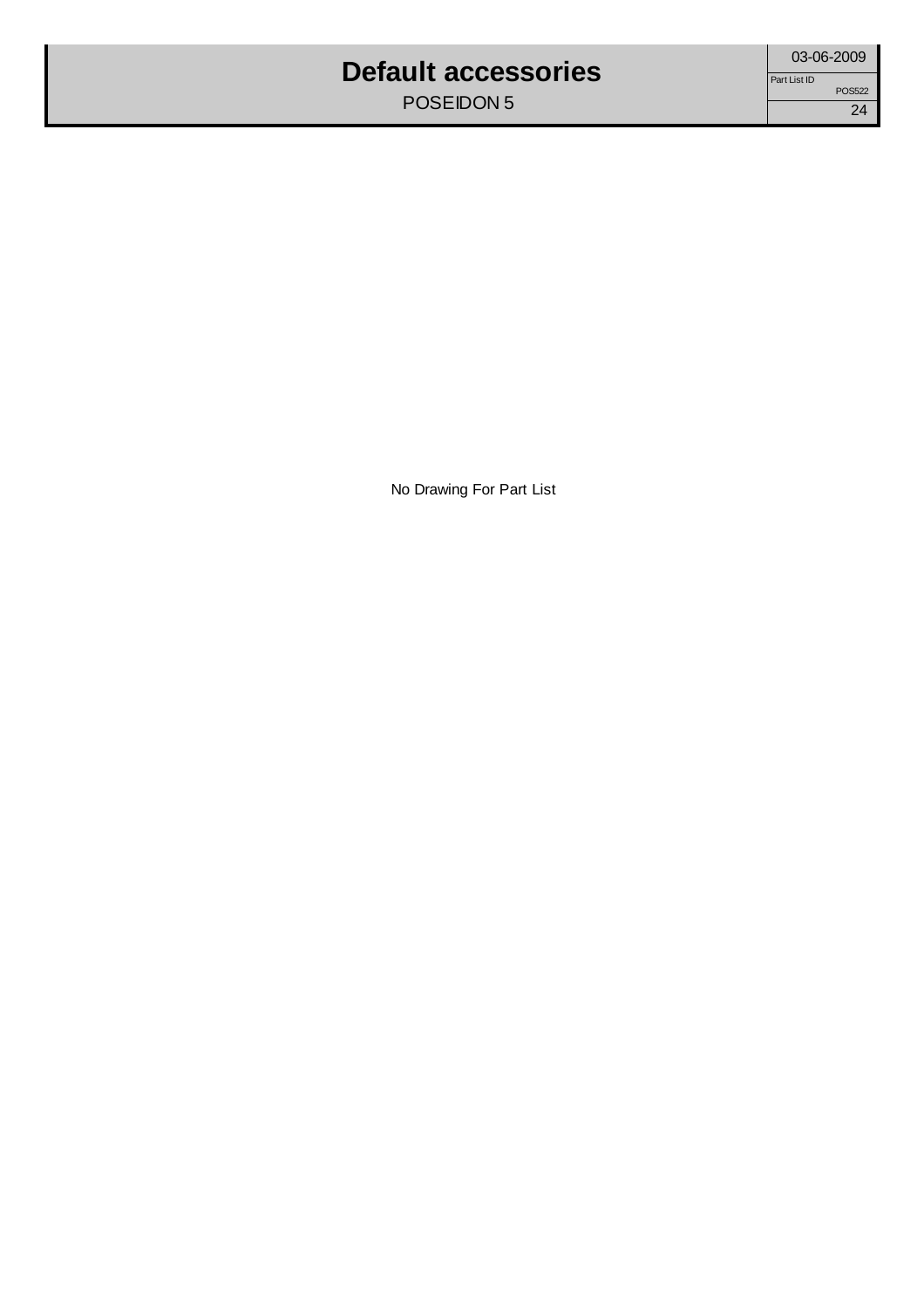#### **Default accessories**

POSEIDON 5 25

POS522 Part List ID

| <b>Pos</b> |           | Part no. Qty Description                 |                                | <b>EAN</b> |
|------------|-----------|------------------------------------------|--------------------------------|------------|
| 1          | 101119484 | 1 REP KIT SWIVEL JOINT                   | 5-41, 5-47, 5-55, 5-61         | 5701715295 |
| 1          | 101119738 | 1 TORNADO KIT (RING/NOZZLE 0400)         | 5-41 5-41                      | 5701715324 |
| 1          | 101119741 | 1 TORNADO KIT (RING/NOZZLE 0500)         | 5-47, 5-55                     | 5701715324 |
| 1          | 101119742 | 1 TORNADO KIT (RING/NOZZLE 0530)         | $5 - 61$                       | 5701715324 |
| 1          | 101119743 | 1 TORNADO KIT (RING/NOZZLE 0550)         | $5 - 31$                       | 5701715324 |
| 1          | 101405770 | 1 10M HP HOSE 5/16IN DN8 DB WIRE         | 5-31, 5-41, 5-47, 5-55, 5-61   | 5701715330 |
| 1          | 106402120 | 1 TORNADO LANCE 3000 104CM               | 5-41, 5-47, 5-55, 5-61         | 5701715324 |
| 1          | 106402140 | 1 FLEXOPOWER 3000 LANCE 107 CM           |                                | 5701715324 |
|            | 106402171 | 1 TURBOHAMMER 3000 W11 WITH 0500         | 5-41XT, 5-55XT                 | 5701715329 |
| 1          | 106402172 | 1 TURBOHAMMER 3000 W11 WITH 0700         | 5-63 XT                        | 5701715324 |
| 1          | 106402175 | 1 TURBOHAMMER 3000 0550 W11 L107         | 5-31XT, 5-61XT                 | 5701715329 |
| 1          | 301001100 | 1 15M HP HOSE 5/16IN DN8 DB WIRE         | 5-31XT, 5-41XT, 5-55XT, 5-61XT | 4005337031 |
|            | 301001310 | 1 HOSE REEL, KIT POSEIDON 5              | 5-31XT, 5-41XT, 5-55XT, 5-61XT | 4005337040 |
| 1          | 301002410 | 1 SPRAY HANDLE ERGO 1000 ST STANDARD     | $5 - 31$                       | 4005337088 |
|            | 301002411 | 1 SPRAY HANDLE "ERGO 1000 V VARIO PRESS" | 5-41, 5-55, 5-61               | 4005337090 |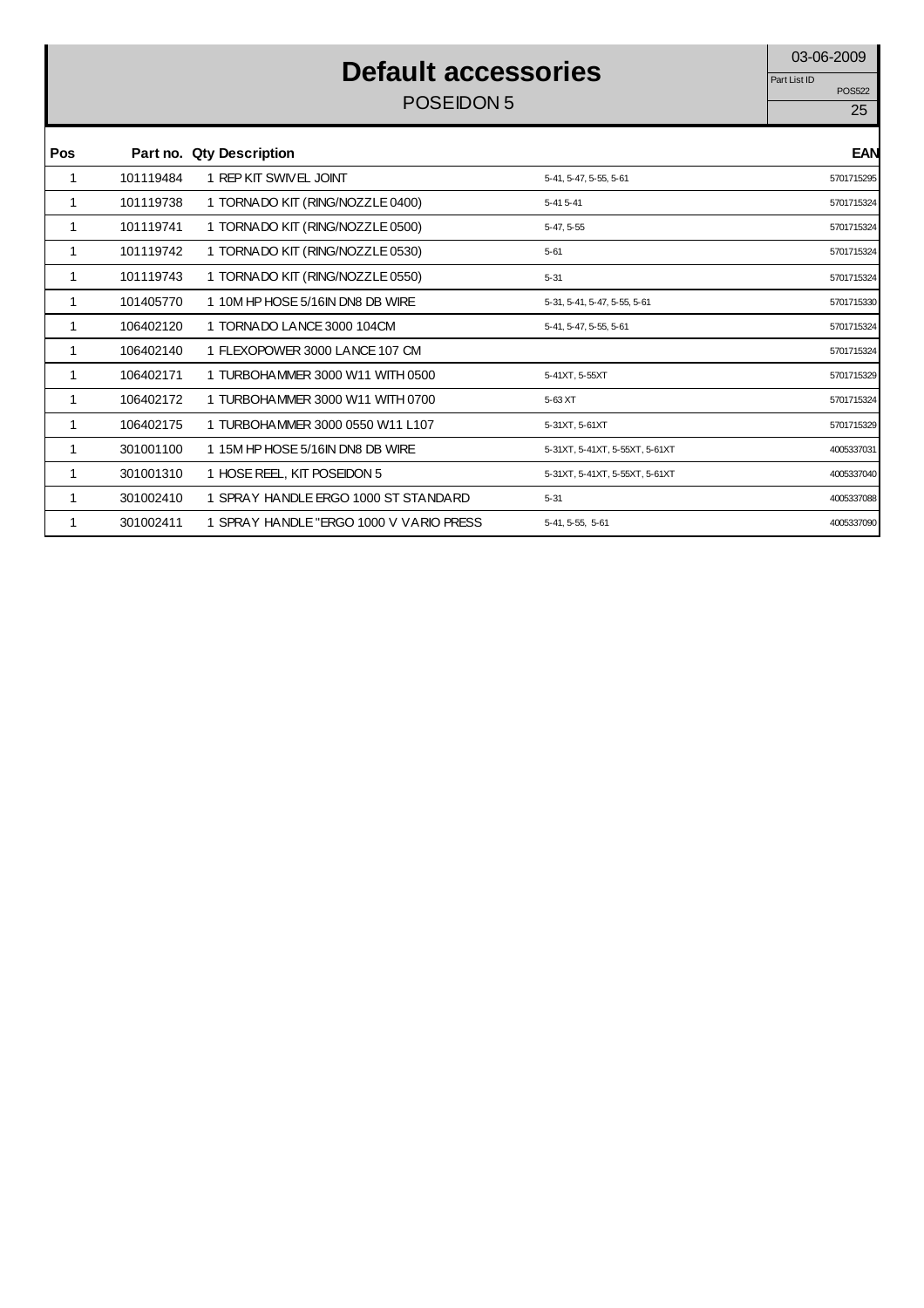#### **Hose reel POSEIDON 5**

POSEIDON 5

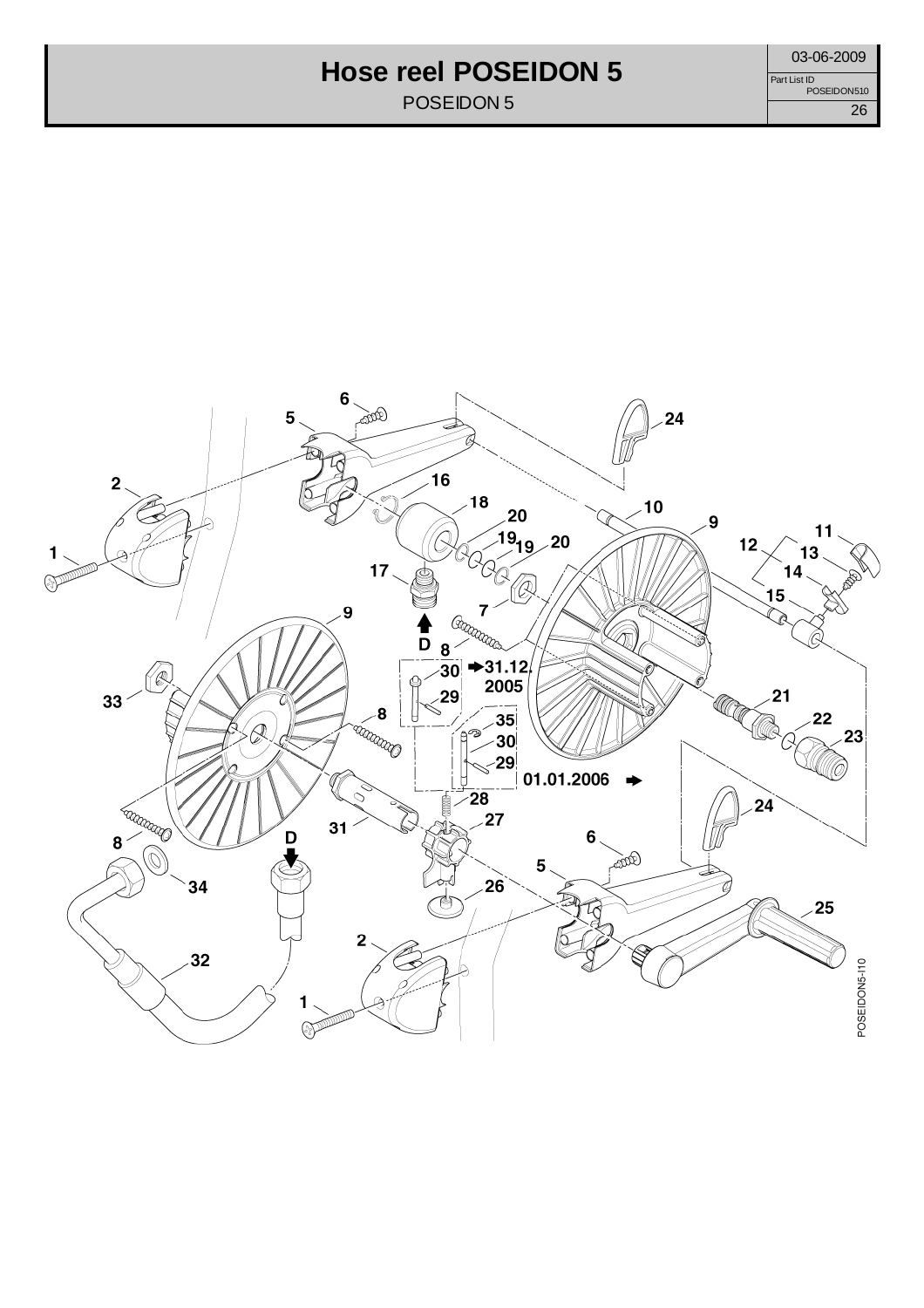### Hose reel POSEIDON 5

POSEIDON 5 27

Part List ID<br>POSEIDON510

| Pos         |           | Part no. Qty Description    | <b>EAN</b> |
|-------------|-----------|-----------------------------|------------|
| $\mathbf 0$ | 301001310 | 1 HOSE REEL, KIT POSEIDON 5 | 4005337040 |
| $\mathbf 1$ | 909100154 | 2 SCREW M6X65 H ISO7047     | 4005337033 |
| 2           | 301000809 | 2 HOLDER HOSE-REEL          | 4005337024 |
| 5           | 301000929 | 2 BRACKET                   | 4005337025 |
| 6           | 1814641   | 4 SCREW                     | 5701715268 |
| 7           | 62696     | 1 NUT                       | 4005337626 |
| 8           | 909100153 | 4 SCREW 6X40                | 4005337032 |
| 9           | 301000775 | 2 HOSE DRUM SECTION         | 4005337024 |
| 10          | 107140355 | 1 GUIDE PIPE Ø12X315        | 4005337157 |
| 11          | 301000674 | 1 HOSE GUIDE UPPER SECTION  | 4005337021 |
| 12          | 301000780 | 1 HOSE GUIDE                | 4005337022 |
| 13          | 10028     | 1 STEEL SCREW FOR SYNTH MAT | 4005337100 |
| 14          | 301000676 | 1 HOSE GUIDE LOWER SECTION  | 4005337021 |
| 15          | 301000672 | 1 HOSE GUIDE - SLEEVE       | 4005337021 |
| 16          | 32524     | 1 SAFETY RING               | 4005337325 |
| 17          | 54590     | 1 FITTING                   | 4005337545 |
| 18          | 301000977 | 1 BEARING BUSH              | 4005337026 |
| 19          | 19620     | 2 O RING                    | 4005337196 |
| 20          | 63792     | 2 BACK-UP RING              | 4005337637 |
| 21          | 301000976 | 1 HOLLOW SCREW              | 4005337026 |
| 22          | 1801075   | 1 TIGHTENING GASKET         | 5701715027 |
| 23          | 1600493   | 1 QUICK COUPLING NIPPLE     | 5701715023 |
| 24          | 301000927 | 2 BRACKET                   | 4005337025 |
| 25          | 301000733 | 1 CRANK                     | 4005337022 |
| 26          | 301001008 | 1 KNOB Ø40X18 M6            | 4005337028 |
| 27          | 301001010 | 1 HOUSING-ENGAGE            | 4005337028 |
| 28          | 909100151 | 1 SPRING-PRESSURE 1X9X19    | 4005337028 |
| 29          | 16067     | 1 PIN                       | 4005337160 |
| 30          | 301001009 | 1 INDEXING BOLT             | 4005337028 |
| 31          | 301001007 | 1 AXLE Ø28X116              | 4005337028 |
| 32          | 301001092 | 1 HIGH PRESSURE Ø8X1175     | 4005337031 |
| 33          | 909100145 | 1 HEXAGON NUT 6KT/G 3/8INX6 | 4005337026 |
| 34          | 65466     | 1 PACKING RING              | 4005337654 |
| 35          | 1806538   | 1 LOCK WASHER               | 4005337112 |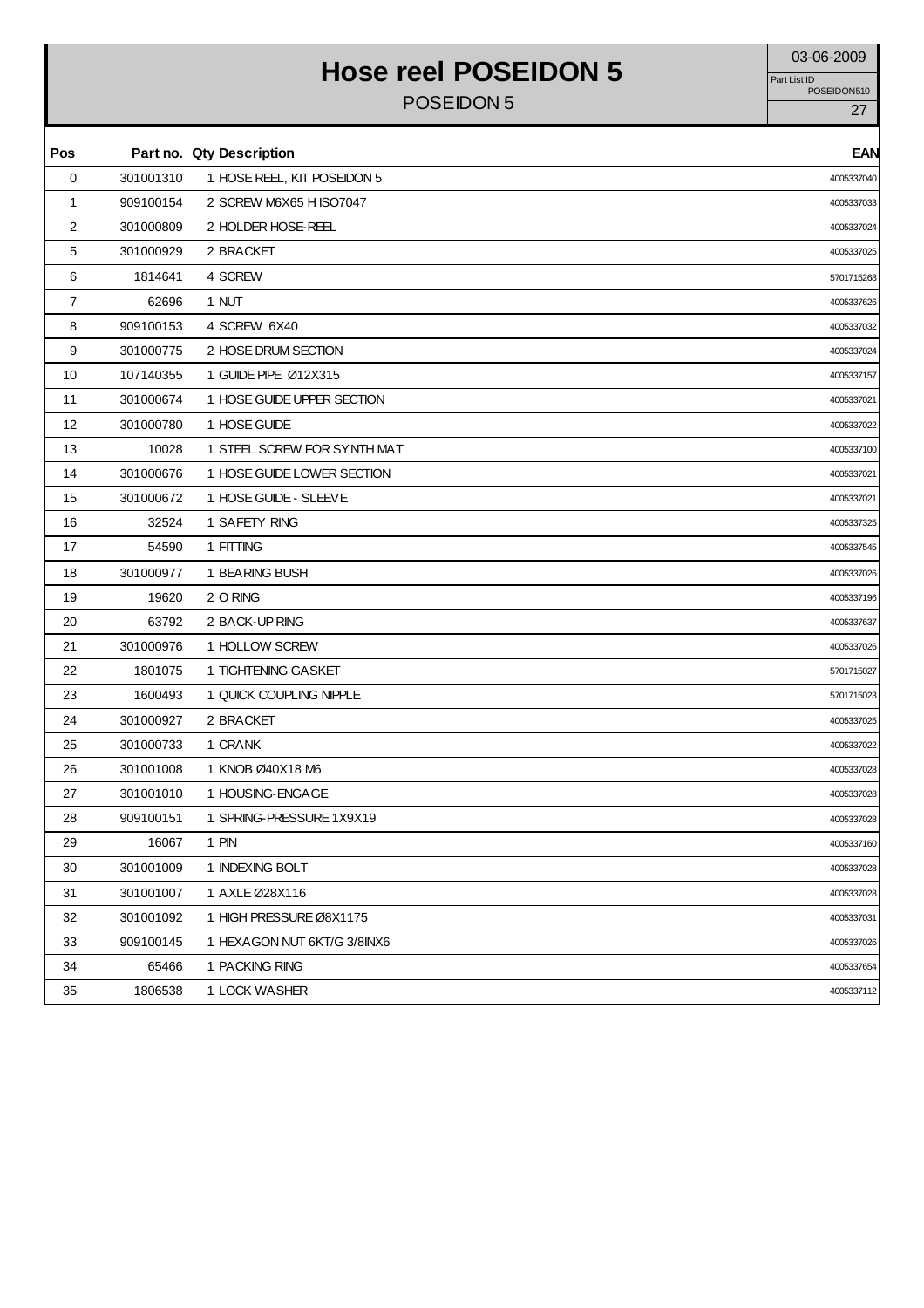No Drawing For Part List